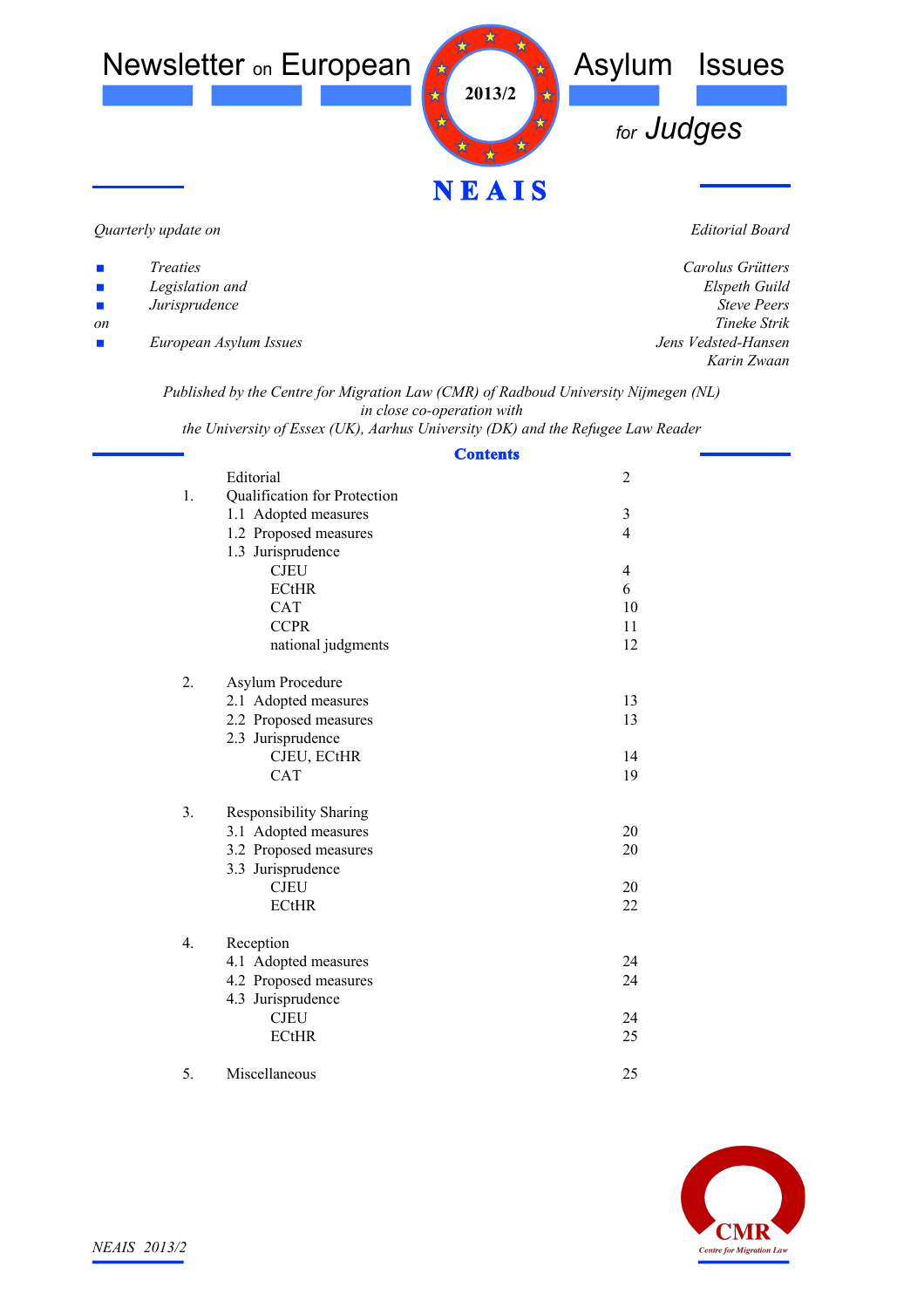### **Editorial**

**Welcome** to the second edition in 2013 of NEAIS: the Newsletter on European Asylum Issues.

This newsletter is designed for judges who need to keep up to date with European developments in the area of asylum. NEAIS contains European legislation and jurisprudence on four central themes regarding asylum: (1) qualification for protection; (2) procedural safeguards; (3) responsibility sharing and (4) reception conditions of asylum seekers.

On each theme NEAIS provides a list of: (a) measures already adopted, (b) measures in preparation and (c) relevant jurisprudence (of CJEU, ECtHR, CAT, CCPR and national courts). On all other issues regarding Migration we would refer the reader to the other newsletter: NEMIS, the Newsletter on European Migration Issues.

#### **Pending cases on homosexuality**

We would like to draw your attention to some recent developments. In April 2012 the highest Dutch asylum court made in three separate cases a reference for a preliminary ruling on the relation between homosexuals and the concept of a particular social group as referred to in Article  $10(1)(d)$  QD (C-201/12).

While these cases (C-199, 200, 201/12) are still pending, the same Dutch court made in March 2013 in three other cases a reference for a preliminary ruling on the issue how to establish a homosexual orientation with persons who need protection on that basis.

#### **Judicial Scrutiny**

On 16 April a seminar was held at Radboud University Nijmegen (NL) organised by the editorial board of this newsletter, the Centre for Migration Law and the International Association of Refugee Judges (IARLJ) on the subject: "Judicial Scrutiny and Credibility Assessment in Asylum Procedures". This seminar was held right after the public defense by Dana Baldinger of her doctoral thesis on this very issue. At the seminar the so-called Credo document was launched by Allan Mackey and John Barnes. This document on "Judicial Assessment of Credibility in Asylum Cases" was prepared in the framework of the EU-funded CREDO-project, which was led by the Hungarian Helsinki Committee with the UNCHR and the IARLJ. During this seminar several experts commented on the document. The results of this seminar will be published in a book this summer. See  $\S$  5 of this newsletter for further details on this book.

#### **Input from judges**

The more national jurisprudence the editors receive from judges, the more relevant this newsletter will become. You are therefore more than welcome to provide us with your judgments, regarding the relevant interpretation of EU on legal instruments.

We would also like to inform you that we will start a section with relevant academic literature for which we would very much appreciate your input.

Do feel free to forward this newsletter to any colleagues you think might be interested. Please contact us if you have any inquiries.

Nijmegen, 30 April 2013, Carolus Grütters & Tineke Strik

-.-. website http://cmr.jur.ru.nl/neais/ subscribe email to c.grutters@jur.ru.nl ISSN 2213-249X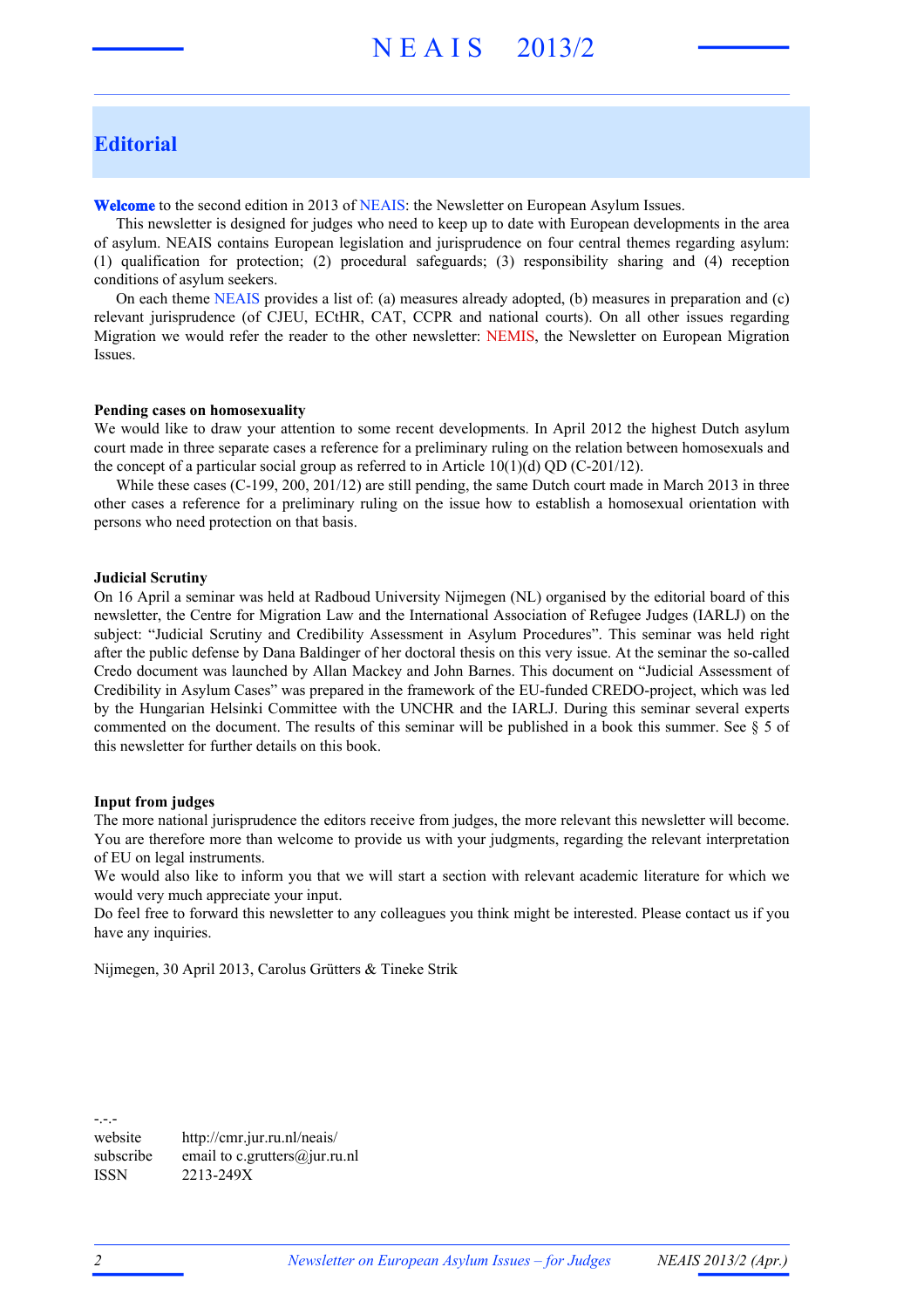### **1 Qualification for Protection**

#### *1.1 Qualification for Protection: Adopted Measures*

#### **Directive 2004/83 Qualification**

*On minimum standards for the qualification and status of third country nationals or stateless persons as refugees or as persons*

- OJ 2004 L 304/12 **\***
- **\*** Revised by Dir. 2011/95
- 
- 
- CJEU C-71/11 and C-99/11, *Y. and Z.* [5 Sep. 2012] [art. 2(c) and 9(1)(a)]
- CJEU C-57/09 & C-101/09, **B. and D.** [9 Nov. 2010] [art. 12(2)(b) & (c)]
- 
- 
- 
- $\bullet$  CJEU C-148/13, *A*., *B*., *C*. [pending]
- $\bullet$  CJEU C-604/12, *H.N.* [pending]
- 
- 
- Germany: BVerwGE 10 C 23.12 [20 Feb. 2013] [art. 9(1)]
- Germany: BVerwGE 10 C 13.10 [17 Nov. 2011] [art. 2(e), 4(4), 15(c)] See further: § 1.3

[impl. date: 10 Oct. 2006]

| $\bullet$ CJEU C-364/11, El Kott a.o.                      | [19 Dec. 2012] [art. 12(1)(a)] |                                          |
|------------------------------------------------------------|--------------------------------|------------------------------------------|
| $\bullet$ CJEU C-277/11, M.M.                              | [22 Nov. 2012] [art. $4(1)$ ]  |                                          |
| $\bullet$ CJEU C-71/11 and C-99/11, Y. and Z.              |                                | [5 Sep. 2012] [art. 2(c) and $9(1)(a)$ ] |
| $\bullet$ CJEU C-57/09 & C-101/09, <b>B.</b> and <b>D.</b> |                                | [9 Nov. 2010] [art. 12(2)(b) & (c)]      |
| $\bullet$ CJEU C-31/09, Bolbol                             | $[17 \text{ June } 2010]$      | [art. $12(1)(a)$ ]                       |
| $\bullet$ CJEU C-175/08, Abdullah a.o.                     | $[2 \text{ Mar. } 2010]$       | [art. 2(c), 11 & 14]                     |
| $\bullet$ CJEU C-465/07, Elgafaji                          |                                | [17 Feb. 2009] [art. 2(e), $15(c)$ ]     |
| $\bullet$ CJEU C-148/13, A., B., C.                        | [pending]                      |                                          |
| $\bullet$ CJEU C-604/12, H.N.                              | [pending]                      |                                          |
| CJEU C-285/12, Diakite                                     | [pending]                      | [art. $15(c)$ ]                          |
| • CJEU C-201/12, X., Y., Z.                                | [pending]                      | [art. 9(1)(a); 2(c); 10(1)(d)]           |
| Germany: BVerwGE $10 \text{ C } 23.12$                     | [20 Feb. 2013] [art. 9(1)]     |                                          |
| $\bullet$ Germany: BVerwGE 10 C 13.10                      |                                | [17 Nov. 2011] [art. 2(e), 4(4), 15(c)]  |

#### **Directive 2011/95 Revised Qualification**

*Revised directive on standards for the qualification of third-country nationals or stateless persons as beneficiaries of international protection*

- OJ 2011 L 337/9 UK, IRL opt out **\*** [impl. date: Dec. 2013]
- **\*** Recast of Dir. 2004/83

#### **Directive 2001/55 Temporary Protection**

*On minimum standards for giving temporary protection in the event of a mass influx of displaced persons*

OJ 2001 L 212/12 **\***

#### **ICCPR**

*International Covenant on Civil and Political Rights*

- 999 UNTS 14668 **\*** [impl. date: 1976]
- **\*** art. 7: Prohibition of torture or cruel, inhuman or degrading treatment or punishment
- CCPR 1763/2008, *Ernst Sigan Pillai et al.* [25 Mar. 2011] [art. 7 (qual.)]
- **← CCPR 1544/2007, Mehrez Ben Abde Hamida v. CND** [11 May 2010] [art. 7 (qual.)]

See further: § 1.3

#### **CAT**

*UN Convention against Torture and other Cruel, Inhuman or Degrading Treatment or Punishment* [impl. date: 1987]

- 1465 UNTS 85 **\***
- **\*** art. 3: Protection against Refoulement

| ← CAT 381/2009, Abolghasem Faragollah et al.    | $[21 \text{ Nov. } 2011]$ [art. 3 (qual.)]  |  |
|-------------------------------------------------|---------------------------------------------|--|
| CAT 336/2008, Harminder Singh Khalsa v. Swit.   | $[26 \text{ May } 2011]$ [art. 3 (qual.)]   |  |
| CAT 379/2009, Bakatu-Bia v. Sweden              | $[3 \text{ June } 2011]$ $[art. 3 (qual.)]$ |  |
| CAT 339/2008, Said Amini v. Denmark             | [30 Nov. 2010] [art. 3 (qual.)]             |  |
| $\bullet$ CAT 373/2009, M.A. and L.G. v. Sweden | $[19 Nov. 2010]$ [art. 3 (qual.)]           |  |
| • CAT 300/2006, A.T. v. France                  | $[11$ May 2007] [art. 3 (qual.)]            |  |
| $\bullet$ CAT 281/2005, E.P. v. Azerbaijan      | $[1 \text{ May } 2007]$ [art. 3 (qual.)]    |  |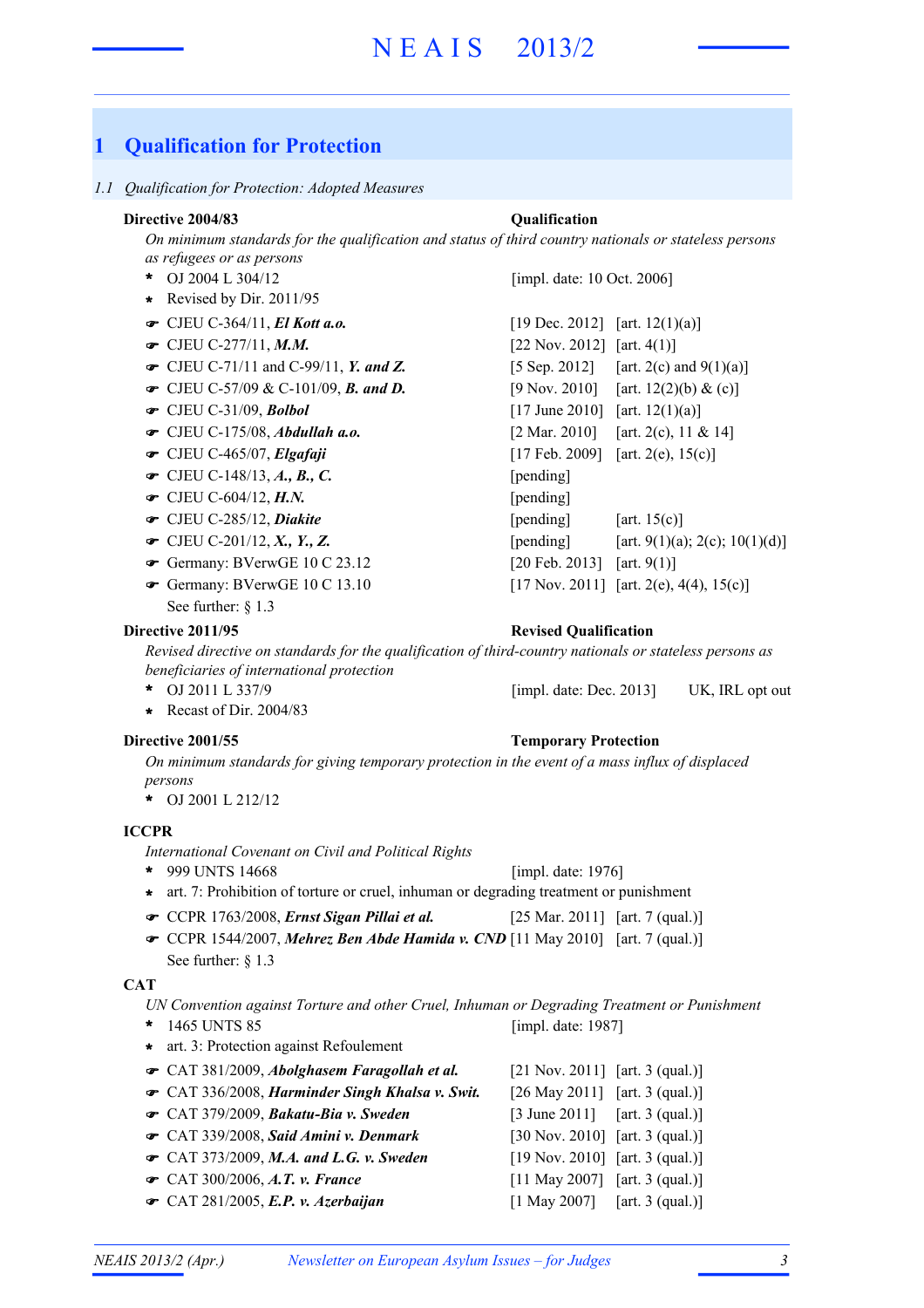#### *(1.1: Qualification for Protection: Adopted Measures)*

| $\bullet$ CAT 279/2005, C.T. and K.M. v. Sweden | [22 Jan. 2007] [art. 3 (qual.)] |  |
|-------------------------------------------------|---------------------------------|--|
| $\bullet$ CAT 233/2003, Agiza v. Sweden         | [20 May 2005] [art. 3 (qual.)]  |  |
| $\bullet$ CAT 43/1996, Tala v. Sweden           | [15 Nov. 1996] [art. 3 (qual.)] |  |

See further:  $§$  1.3

#### **ECHR**

*European Convention for the Protection of Human Rights and Fundamental Freedoms and its Protocols*

- ETS 005 **\*** [impl. date: 1953]
- **\*** art. 3: Prohibition of Torture, Inhuman or Degrading Treatment or Punishment
- **■** ECtHR Ap.no. 7073/10 & 44539/11, *H. and B.* [9 Apr. 2013] [art. 3 (qual.)]
- ECtHR Ap.no. 2964/12, *I.K. v. Austria* [28 Mar. 2013] [art. 3 (qual.)] !
- **■** ECtHR Ap.no. 60367/10, *S.H.H. v. UK* [29 Jan. 2013] [art. 3 (qual.)]
- **■** ECtHR Ap.no. 33809/08, *Labsi v. Slovakia* [15 May 2012] [art. 3 (qual.)]
- **■** ECtHR Ap.no. 52077/10, S.F. v. Sweden [15 May 2012] [art. 3 (qual.)]
- F ECtHR Ap.no. 24027/07, *Babar Ahmad v. UK* [10 Apr. 2012] [art. 3 (qual.)]
- **■** ECtHR Ap.no. 27765/09, *Hirsi v. Italy* [23 Feb. 2012] [art. 3 (qual.)]
- **■** ECtHR Ap.no. 8139/09, *Othman v. UK* [17 Jan. 2012] [art. 3 (qual.)]
- ECtHR Ap.no. 23505/09, *N. v. Sweden* [20 July 2010] [art. 3 (qual.)] !
- **■** ECtHR Ap.no. 25904/07, *N.A.* v. *UK* [17 July 2008] [art. 3 (qual.)]
- **■** ECtHR Ap.no. 1948/04, *Salah Sheekh v. NL* [11 Jan. 2007] [art. 3 (qual.)]
- **■** ECtHR Ap.no. 24245/03, **D. v. Turkey** [22 June 2006] [art. 3 (qual.)]
- **■** ECtHR Ap.no. 2345/02, *Said v. NL* [5 July 2005] [art. 3 (qual.)]
- ECtHR Ap.no. 58510/00, *Venkadajalasarma v. NL* [17 Feb. 2004] [art. 3 (qual.)] !
- ECtHR Ap.no. 40035/98, *Jabari v. Turkey* [11 July 2000] [art. 3 (qual.)] !
- ECtHR Ap.no. 24573/94, *H.L.R. v. France* [27 Apr. 1997] [art. 3 (qual.)] !
- **■** ECtHR Ap.no. 13163/87, *Vilvarajah v. UK* [30 Oct. 1991] [art. 3 (qual.)]
- ECtHR Ap.no. 15576/89, *Cruz Varas v. Sweden* [20 Mar. 1991] [art. 3 (qual.)] !
- **■** ECtHR Ap.no. 14038/88, *Soering v. UK* [7 July 1989] [art. 3 (qual.)]
- ECtHR Ap.no. 2964/12, *I.K. v. Austria* [28 Mar. 2013] [art. 3 (qual.)] !
- nothing to report **\*** *1.2 Qualification for Protection: Proposed Measures*

#### *1.3 Qualification for Protection: Jurisprudence*

#### **1.3.1 CJEU Judgments on Qualification for Protection**

- ! CJEU C-364/11, *El Kott a.o.*, [19 Dec. 2012]
- \* interpr. of Dir. 2004/83: **Qualification** [art.  $12(1)(a)$ ]
- ref. from 'Fővárosi Bíróság' (Hungary) **\***
- *The cessation of protection or assistance from organs or agencies of the UN other than the UNHCR 'for any reason' includes the situation in which a person who, after actually availing himself of such protection or assistance, ceases to receive it for a reason beyond his control and independent of his volition. It is for the competent national authorities of the MS responsible for examining the asylum application made by such a person to ascertain, by carrying out an assessment of the application on an individual basis, whether that person was forced to leave the area of operations of such an organ or agency, which will be the case where that person's personal safety was at serious risk and it was impossible for that organ or agency to guarantee that his living conditions in that area would be commensurate with the mission entrusted to that organ or agency.* **\***

The fact that a person is ipso facto 'entitled to the benefits of the directive' means that that MS must recognise him as a refugee within the meaning of Article  $2(c)$  of the directive and that person must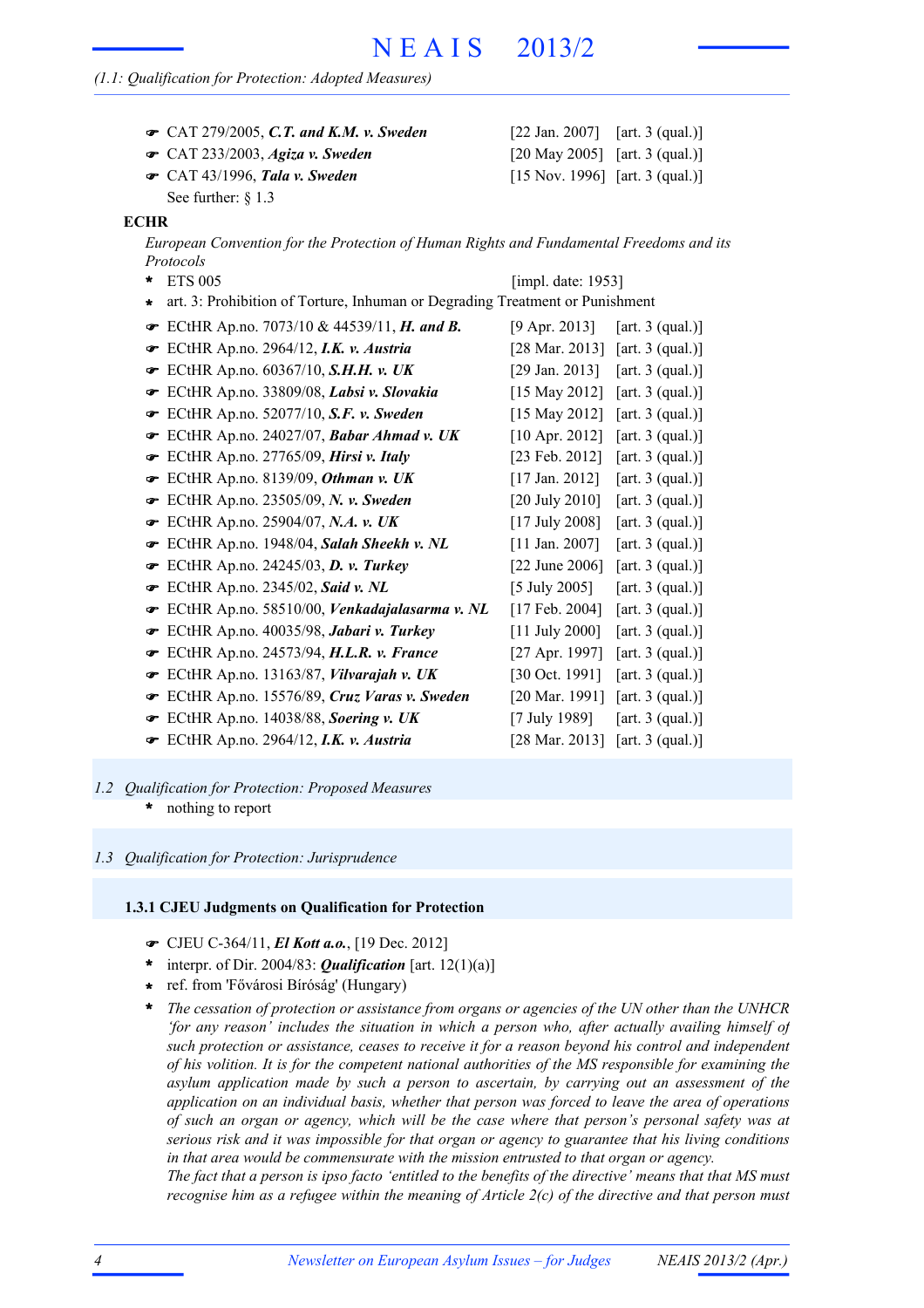#### *(1.3.1: Qualification for Protection: Jurisprudence: CJEU Judgments)*

*automatically be granted refugee status, provided always that he is not caught by Article 12(1)(b) or (2) and (3) of the directive.*

- ! CJEU C-277/11, *M.M.*, [22 Nov. 2012]
- interpr. of Dir. 2004/83: *Qualification* [art. 4(1)] **\***
- ref. from 'High Court' (Ireland) **\***
- *The requirement that the MS concerned cooperate with an applicant for asylum, as stated in the second sentence of Article 4(1)QD, cannot be interpreted as meaning that, where a foreign national requests subsidiary protection status after he has been refused refugee status and the competent national authority is minded to reject that second application as well, the authority is on that basis obliged – before adopting its decision – to inform the applicant that it proposes to reject his* application and notify him of the arguments on which it intends to base its rejection, so as to enable *him to make known his views in that regard.* **\***

However, in the case of a system such as that established by the national legislation at issue in the *main proceedings, a feature of which is that there are two separate procedures, one after the other, for examining applications for refugee status and applications for subsidiary protection respectively, it is for the national court to ensure observance, in each of those procedures, of the applicant's fundamental rights and, more particularly, of the right to be heard in the sense that the applicant must be able to make known his views before the adoption of any decision that does not grant the protection requested. In such a system, the fact that the applicant has already been duly heard when his application for refugee status was examined does not mean that that procedural requirement may be dispensed with in the procedure relating to the application for subsidiary protection.*

- ! CJEU C-71/11 and C-99/11, *Y. and Z.*, [5 Sep. 2012]
- interpr. of Dir. 2004/83: *Qualification* [art. 2(c) and 9(1)(a)] **\***
- ref. from 'Bundesverwaltungsgericht' (Germany) **\***
- *1. Articles 9(1)(a) QD means that not all interference with the right to freedom of religion which infringes Article 10(1) EU Charter is capable of constituting an 'act of persecution' within the meaning of that provision of the QD;* **\***

 $-$  there may be an act of persecution as a result of interference with the external manifestation of *that freedom, and*

*– for the purpose of determining whether interference with the right to freedom of religion which infringes Article 10(1) EU Charter may constitute an 'act of persecution', the competent authorities must ascertain, in the light of the personal circumstances of the person concerned, whether that* person, as a result of exercising that freedom in his country of origin, runs a genuine risk of, inter *alia, being prosecuted or subject to inhuman or degrading treatment or punishment by one of the actors referred to in Article 6 QD.*

*2. Article 2(c) QD must be interpreted as meaning that the applicant's fear of being persecuted is well founded if, in the light of the applicant's personal circumstances, the competent authorities consider that it may reasonably be thought that, upon his return to his country of origin, he will engage in religious practices which will expose him to a real risk of persecution. In assessing an application for refugee status on an individual basis, those authorities cannot reasonably expect the applicant to abstain from those religious practices.*

- ! CJEU C-57/09 & C-101/09, *B. and D.*, [9 Nov. 2010]
- interpr. of Dir. 2004/83: *Qualification* [art. 12(2)(b) & (c)] **\***
- ref. from 'Bundesverwaltungsgericht' (Germany) **\***
- *The fact that a person has been a member of an organisation (which, because of its involvement in terrorist acts, is on the list forming the Annex to Common Position 2001/931/CFSP on the application of specific measures to combat terrorism) and that that person has actively supported the armed struggle waged by that organisation, does not automatically constitute a serious reason for considering that that person has committed 'a serious non-political crime' or 'acts contrary to the purposes and principles of the United Nations.* **\***
- ! CJEU C-31/09, *Bolbol*, [17 June 2010]
- \* interpr. of Dir. 2004/83: **Qualification** [art.  $12(1)(a)$ ]
- ref. from 'Fővárosi Bíróság' (Hungary) **\***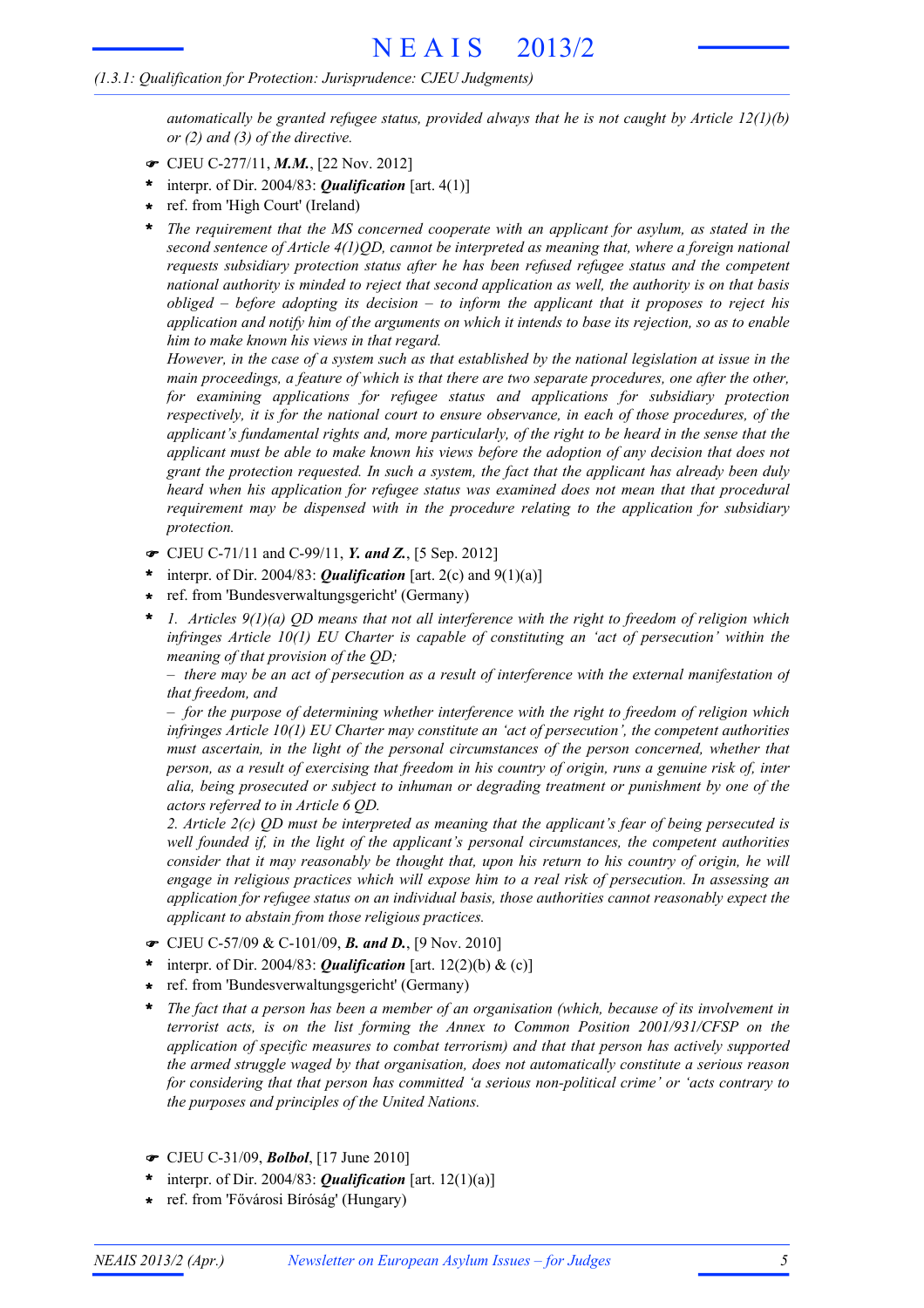#### *(1.3.1: Qualification for Protection: Jurisprudence: CJEU Judgments)*

- Right of a stateless person, i.e. a Palestinian, to be recognised as a refugee on the basis of the *second sentence of Article 12(1)(a)* **\***
- ! CJEU C-175/08, *Abdullah a.o.*, [2 Mar. 2010]
- interpr. of Dir. 2004/83: *Qualification* [art. 2(c), 11 & 14] **\***
- ref. from 'Bundesverwaltungsgericht' (Germany) **\***
- *When the circumstances which resulted in the granting of refugee status have ceased to exist and the competent authorities of the Member State verify that there are no other circumstances which* could justify a fear of persecution on the part of the person concerned either for the same reason as that initially at issue or for one of the other reasons set out in Article  $2(c)$  of Directive 2004/83, the *standard of probability used to assess the risk stemming from those other circumstances is the same as that applied when refugee status was granted.* **\***
- ! CJEU C-465/07, *Elgafaji*, [17 Feb. 2009]
- \* interpr. of Dir. 2004/83: **Qualification** [art. 2(e),  $15(c)$ ]
- ref. from 'Raad van State' (Netherlands) **\***
- *Minimum standards for determining who qualifies for refugee status or for subsidiary protection status - Person eligible for subsidiary protection - Article 2(e) - Real risk of suffering serious harm - Article 15(c) - Serious and individual threat to a civilian's life or person by reason of indiscriminate violence in situations of armed conflict* **\***

#### **1.3.2 CJEU pending cases on Qualification for Protection**

- ! CJEU C-148/13, *A., B., C.*
- interpr. of Dir. 2004/83: *Qualification* **\***
- ref. from 'Raad van State' (Netherlands) **\***
- *Joined cases: C-148, 149, 150/13. On how to establish homosexual orientation.* **\***
- ! CJEU C-604/12, *H.N.*
- interpr. of Dir. 2004/83: *Qualification* **\***
- ref. from 'Supreme Court' (Ireland) **\***
- *On the connectivity of subsidiary protection and refugee status.* **\***
- ! CJEU C-285/12, *Diakite*
- \* interpr. of Dir. 2004/83: *Qualification* [art. 15(c)]
- ref. from 'Raad van State' (Belgium) **\***
- *On the meaning of "internal conflict".* **\***
- ! CJEU C-201/12, *X., Y., Z.*
- interpr. of Dir. 2004/83: *Qualification* [art. 9(1)(a); 2(c); 10(1)(d)] **\***
- ref. from 'Raad van State' (Netherlands) **\***
- *Joined cases C-199, 200, 201/12. On homosexual orientation and the concept of a social group* **\***

#### **1.3.3 ECtHR Judgments and decisions on Qualification for Protection**

- ! ECtHR Ap.no. 7073/10 & 44539/11, *H. and B.*, [9 Apr. 2013]
- no violation of *ECHR* [art. 3 (qual.)] **\***
- *Both cases concerned the removal to Kabul of failed Afghan asylum seekers who had claimed to be* at risk of ill-treatment by Taliban in Afghanistan due to their past work as a driver for the UN and *as an interpreter for the US forces, respectively. Given the similar factual and legal background the ECtHR decided to join the two cases. The UK Government was proposing to remove the applicants directly to Kabul, and the cases therefore essentially deal with the adequacy of Kabul as an internal flight alternative. It had not been claimed that the level of violence in Afghanistan was such that any removal there would necessarily breach ECHR art. 3. The Court found no evidence to suggest* that there is a general situation of violence such that there would be a real risk of ill-treatment *simply by virtue of being returned to Afghanistan.* **\***

*The Court pointed to the disturbing picture of attacks carried out by the Taliban and other armed anti-government forces in Afghanistan on civilians with links to the international community, with targeted killing of civilians associated with, or perceived as supporting, the Afghan Government or*

*New*

*New*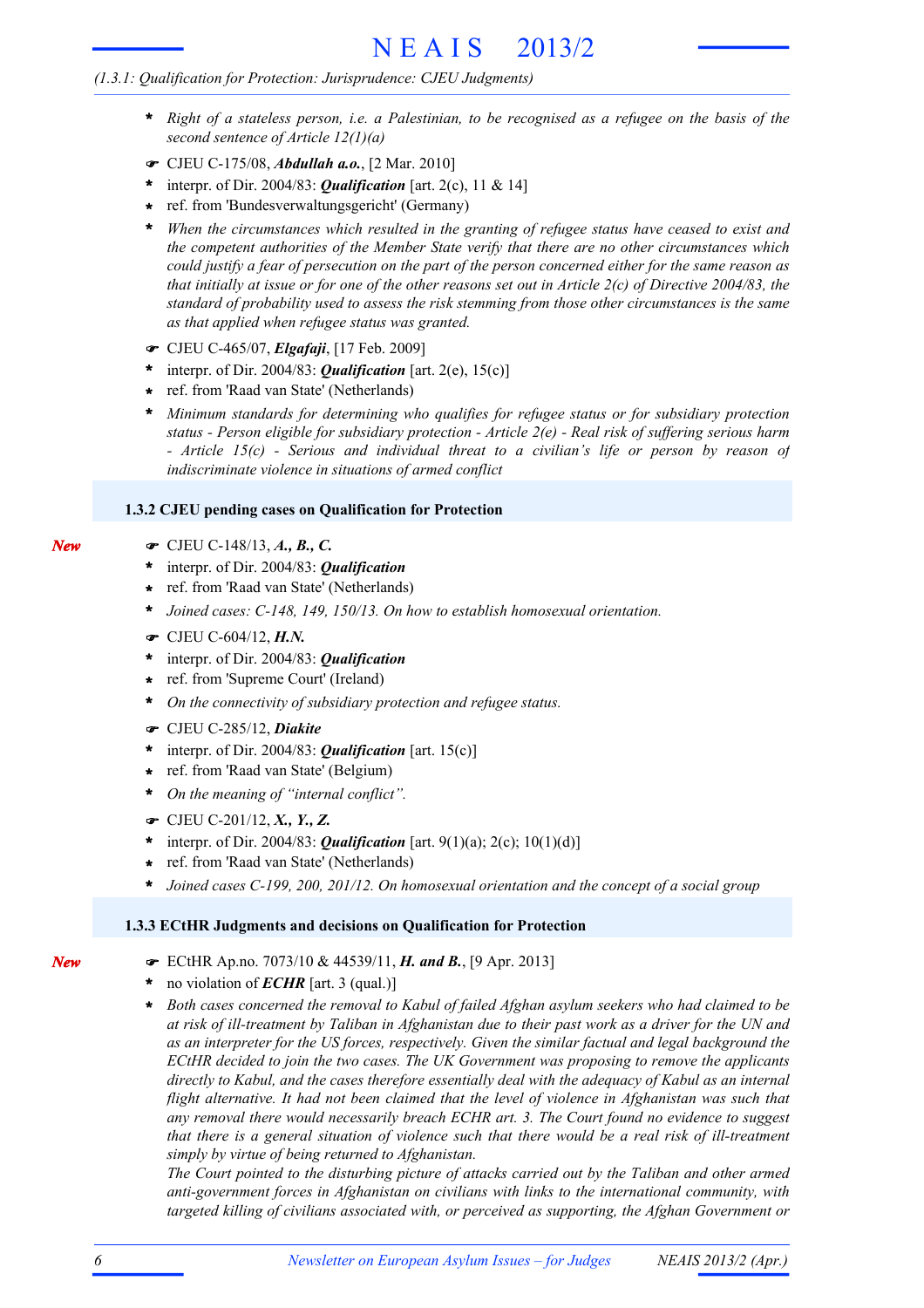#### *(1.3.3: Qualification for Protection: Jurisprudence: ECtHR Judgments)*

*the international community. Thus, the Court quoted reports about an 'alarming trend' of the assassination of civilians by anti-government forces, and the continuing conduct of a campaign of intimidation and assassination. At the same time the Court considered that there is insufficient* evidence at the present time to suggest that the Taliban have the motivation or the ability to pursue *low level collaborators in Kabul or other areas outside their control.*

H. had left the Wardak province as an infant and had moved to Kabul where he had lived most of his life with his family. He had worked as a driver for the UN in Kabul between 2005 and 2008. Like the UK authorities, the ECtHR found no reason to suggest either that he had a high profile in *Kabul such that he would remain known there or that he would be recognised elsewhere in Afghanistan as a result of his work.*

*B. had until early 2011 worked as an interpreter for the US forces in Kunar province with no particular profile, and had not submitted any evidence or reason to suggest that he would be identified in Kabul or that he would come to the adverse attention of the Taliban there. The Court* pointed out that the UK Tribunal had found him to be an untruthful witness and found no reason to depart from this finding of fact. As regards B.'s claim that he would be unable to relocate to Kabul because he would be destitute there, the ECtHR noted that he is a healthy single male of 24 years, *and found that he had failed to submit evidence suggesting that his removal to Kabul, an urban area under Government control where he still has family members including two sisters, would be in violation of art. 3.*

#### ! ECtHR Ap.no. 2964/12, *I.K. v. Austria*, [28 Mar. 2013]

#### violation of *ECHR* [art. 3 (qual.)] **\***

*The applicant was a Russian of Chechen origin, claiming that his removal to Russia would expose him to risk of ill-treatment as his family had been persecuted in Chechnya. His father had been working the security services of former separatist President Maskarov, and had been murdered in 2001. The applicant claimed to have been arrested four times, threatened and at least once severely* beaten by Russian soldiers in the course of an identity check in 2004. Together with his mother, he *left Chechnya in 2004 and applied for asylum in Austria later that year. Both asylum applications were dismissed.*

*While the applicant had withdrawn his appeal, allegedly due to wrong legal advice, his mother was recognised as a refugee and granted asylum in appeal proceedings in 2009. The Austrian authorities did not, in the applicant's subsequent asylum proceedings, examine the connections between his and his mother's cases, but held that his reasons for flight had been sufficiently thoroughly examined in the first proceedings.*

*The ECtHR was not persuaded that the applicant's grievance had been thoroughly examined, and therefore assessed his case in the light of the domestic authorities' findings in his mother's case which had accepted her reasons for flight as credible. There was no indication that the applicant* would be at a lesser risk of persecution upon return to Russia than his mother, and the alternative *of staying in other parts of Russia had been excluded in her case as well.*

*In addition to the assessment of the applicant's individual risk, the Court observed the regularly occurring human rights violations and the climate of impunity in Chechnya, notwithstanding the relative decrease in the activity of armed groups and the general level of violence. The Court referred to is numerous judgments finding violations of ECHR arts. 2 and 3, and to reports about practices of reprisals and collective punishment of relatives and suspected supporters of alleged insurgents as well as occurrences of targeted human rights violations.*

*While there were thus substantial grounds to believe that the applicant would face a real risk of treatment contrary to art. 3 if returned to Russia, his mental health status – described as posttraumatic stress disorder and depression – was not found to amount to such very exceptional circumstances as required to raise a separate issue under art. 3.*

#### ! ECtHR Ap.no. 60367/10, *S.H.H. v. UK*, [29 Jan. 2013]

#### no violation of *ECHR* [art. 3 (qual.)] **\***

*The applicant had been seriously injured during a rocket launch in Afghanistan in 2006 and left disabled, following several amputations, for the UK in 2010. His asylum application had been refused, and he was refused permission to appeal this decision.* **\***

The Court reiterated that ECHR art. 3 does not imply an obligation on States to provide all illegal *immigrants with free and unlimited health care. Referring to the applicant's assertion that disabled persons were at higher risk of violence in the armed conflict in Afghanistan, the Court held that expulsion would only be in violation of art. 3 in very exceptional cases of general violence where the humanitarian grounds against removal were compelling. It pointed out that the applicant had*

*New*

*New*

**\***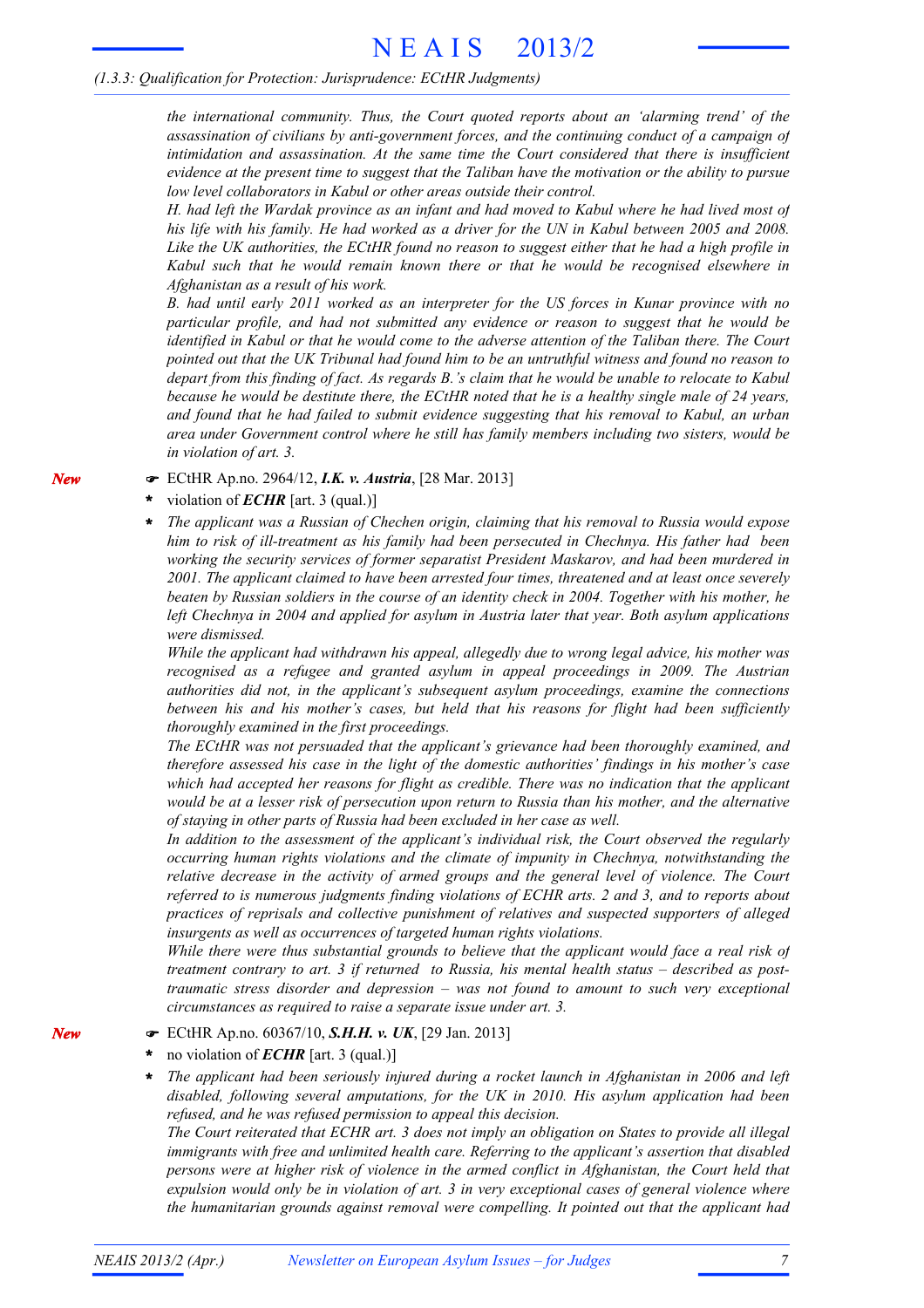#### *(1.3.3: Qualification for Protection: Jurisprudence: ECtHR Judgments)*

*not complained that his removal to Afghanistan would put him at risk of deliberate ill-treatment from any party, nor that the levels of violence were such as to entail a breach of art. 3.*

*The Court emphasised that the applicant had received both medical treatment and support throughout the four years he had spent in Afghanistan after his accident. It did not accept the applicant's claim that he would be left destitute due to total lack of support upon return to* Afghanistan, as he had not given any reason why he would not be able to make contact with his *family there.*

- ! ECtHR Ap.no. 33809/08, *Labsi v. Slovakia*, [15 May 2012]
- violation of *ECHR* [art. 3 (qual.)] **\***
- *An Algerian man, convicted in France of preparing a terrorist act, and convicted in his absence in Algeria of membership of a terrorist organisation, had been expelled to Algeria upon rejection of his asylum request in Slovakia. On the basis of the existing information about the situation in Algeria for persons suspected of terrorist activities, the Court found that there had been substantial* grounds for believing that he faced a real risk of being exposed to treatment contrary to art. 3. The *responding government's invocation of the security risk represented by the applicant was dismissed due to the absolute guarantee under art. 3. Assurances given by the Algerian authorities concerning the applicant's treatment upon return to Algeria were found to be of a general nature,* and they had proven insufficient since the request for a visit by a Slovak official to the applicant, *held in detention upon return, had not been followed.* **\***

*The applicant's expulsion only one working day after the Slovak Supreme Court's judgment, upholding the dismissal of his asylum request, had effectively prevented him from attempting redress by a complaint to the Slovak Constitutional Court.*

*Expulsion of the applicant in disregard of an interim measure issued by the Court under Rule 39, preventing the Court from properly examining his complaints and from protecting him against treatment contrary to art. 3, was a violation of the right to individual application under art. 34.*

- ! ECtHR Ap.no. 52077/10, *S.F. v. Sweden*, [15 May 2012]
- violation of *ECHR* [art. 3 (qual.)] **\***
- *Observing that the human rights situation in Iran gives rise to grave concern, and that the situation appears to have deteriorated since the Swedish domestic authorities determined the case and rejected the applicants' request for asylum in 2008-09, the Court noted that it is not only the leaders of political organisations or other high-profile persons who are detained, but that anyone who demonstrates or in any way opposes the current regime in Iran may be at risk of being detained and ill-treated or tortured. Acknowledging that the national authorities are best placed to assess the facts and the general credibility of asylum applicants' story, the Court agreed that the applicant's basic story was consistent notwithstanding some uncertain aspects that did not undermine the overall credibility of the story. While the applicants' pre-flight activities and circumstances were not sufficient independently to constitute grounds for finding that they would be* in risk of art. 3 treatment if returned to Iran, the Court found that they had been involved in *extensive and genuine political and human rights activities in Sweden that were of relevance for the determination of the risk on return, given their existing risk of identification and their belonging to several risk categories. Thus, their sur place activities taken together with their past activities and incidents in Iran lead the Court to conclude that there would be substantial grounds for believing* that they would be exposed to a real risk of treatment contrary to art. 3 if deported to Iran in the *current circumstances.* **\***
- ! ECtHR Ap.no. 24027/07, *Babar Ahmad v. UK*, [10 Apr. 2012]
- no violation of *ECHR* [art. 3 (qual.)] **\***
- *In a case concerning six alleged international terrorists who have been detained in the UK pending extradition to the USA, the Court held that neither their conditions of detention at a 'supermax' prison in USA (ADX Florence) nor the length of their possible sentences (mandatory sentence of life imprisonment without the possibility parole for one of the applicants, and discretionary life sentences for the others) would make such extradition being in violation of art. 3.* **\***
- ! ECtHR Ap.no. 27765/09, *Hirsi v. Italy*, [23 Feb. 2012]
- interpr. of *ECHR* [art. 3 (qual.)] **\***
- *For the first time the Court applied Article 4 of Protocol no. 4 (collective expulsion) in the* **\*** circumstance of aliens who were not physically present on the territory of the State, but in the high *seas. Italy was also held responsible for exposing the aliens to a treatment in violation with article*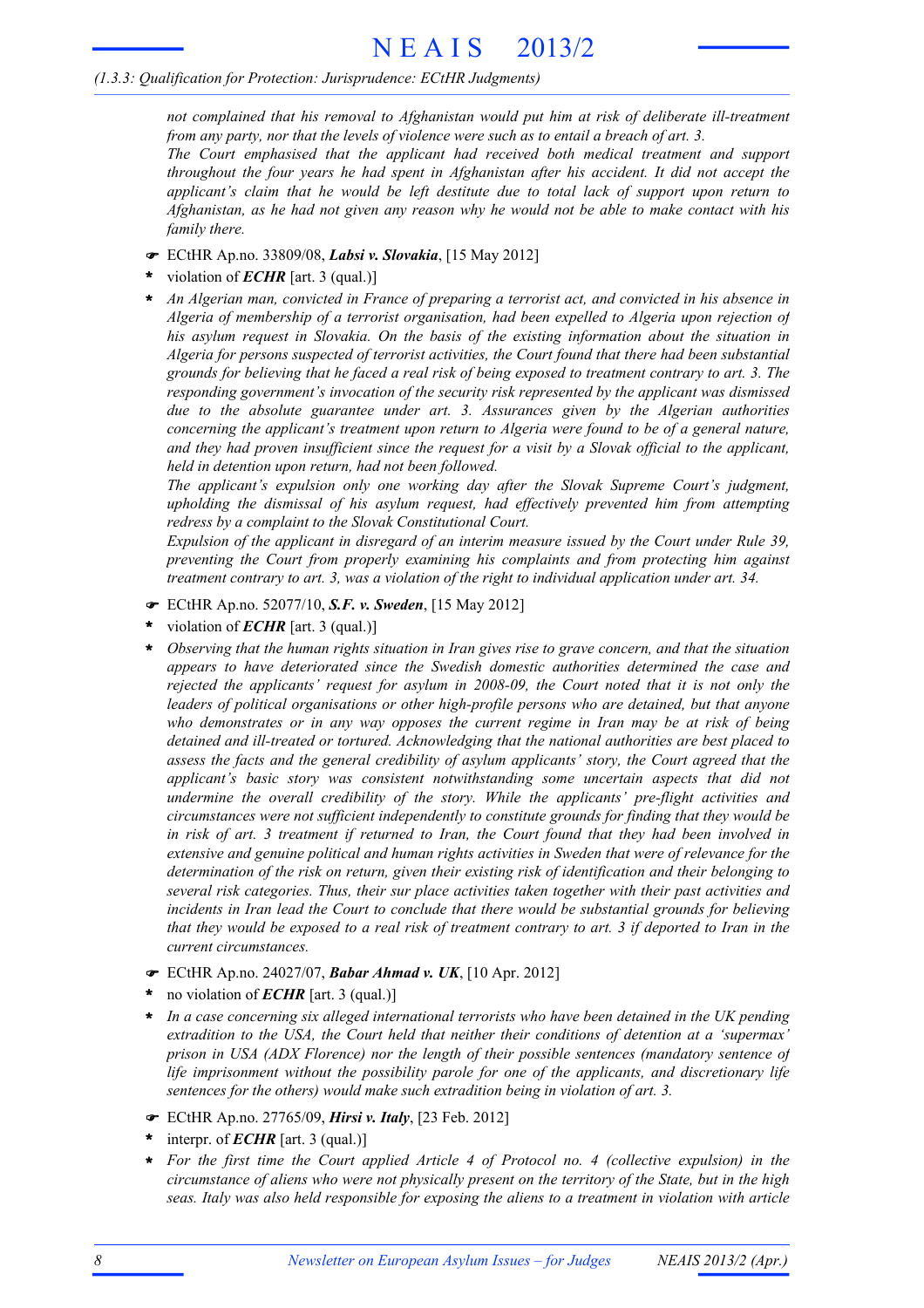#### *(1.3.3: Qualification for Protection: Jurisprudence: ECtHR Judgments)*

*3 ECHR, as it transferred them to Libya 'in full knowledge of the facts' and circumstances in Libya.*

- ! ECtHR Ap.no. 8139/09, *Othman v. UK*, [17 Jan. 2012]
- no violation of *ECHR* [art. 3 (qual.)] **\***
- \* referral to the Grand Chamber requested; refused by the ECtHR Panel on 9 May 2012
- *Notwithstanding widespread and routine occurrence of torture in Jordanian prisons, and the fact* **\*** *that the applicant as a high profile Islamist was in a category of prisoners frequently ill-treated in* Jordan, the applicant was held not to be in real risk of ill-treatment if being deported to Jordan, *due to the information provided about the 'diplomatic assurances' that had been obtained by the UK government in order to protect his Convention rights upon deportation; the Court took into account the particularities of the memorandum of understanding agreed between the UK and Jordan, as regards both the specific circumstances of its conclusion, its detail and formality, and the modalities of monitoring the Jordanian authorities' compliance with the assurances.*

*Holding that ECHR art. 5 applies in expulsion cases, but that there would be no real risk of flagrant breach of art. 5 in respect of the applicant's pre-trial detention in Jordan.*

*Holding that deportation of the applicant to Jordan would be in violation of ECHR art. 6, due to* the real risk of flagrant denial of justice by admission of torture evidence against him in the retrial *of criminal charges.*

- ! ECtHR Ap.no. 23505/09, *N. v. Sweden*, [20 July 2010]
- violation of *ECHR* [art. 3 (qual.)] **\***
- *The Court observed that women are at particular risk of ill-treatment in Afghanistan if perceived as not conforming to the gender roles ascribed to them by society, tradition and even the legal system. The Court could not ignore the general risk to which she might be exposed should her husband decide to resume their married life together, or should he perceive her filing for divorce as an indication of an extramarital relationship; in these special circumstances, there were substantial grounds for believing that the applicant would face various cumulative risks of reprisals falling under Art. 3 from her husband, his or her family, and from the Afghan society.* **\***
- ! ECtHR Ap.no. 25904/07, *N.A. v. UK*, [17 July 2008]
- violation of *ECHR* [art. 3 (qual.)] **\***
- *The Court has never excluded the possibility that a general situation of violence in the country of destination will be of a sufficient level of intensity as to entail that any removal thereto would necessarily breach Art. 3, yet such an approach will be adopted only in the most extreme cases of general violence where there is a real risk of ill-treatment simply by virtue of an individual being exposed to such violence on return* **\***
- ! ECtHR Ap.no. 1948/04, *Salah Sheekh v. NL*, [11 Jan. 2007]
- violation of *ECHR* [art. 3 (qual.)] **\***
- *There was a real chance that deportation to 'relatively safe' areas in Somalia would result in his removal to unsafe areas, hence there was no 'internal flight alternative' viable. The Court emphasised that even if ill-treatment be meted out arbitrarily or seen as a consequence of the general unstable situation, the asylum seeker would be protected under Art. 3, holding that it cannot be required that an applicant establishes further special distinguishing features concerning him personally in order to show that he would be personally at risk.* **\***
- ! ECtHR Ap.no. 24245/03, *D. v. Turkey*, [22 June 2006]
- violation of *ECHR* [art. 3 (qual.)] **\***
- *Deportation of woman applicant in view of the awaiting execution of severe corporal punishment in* **\*** *Iran would constitute violation of Art. 3, as such punishment would inflict harm to her personal dignity and her physical and mental integrity; violation of Art. 3 would also occur to her husband and daughter, given their fear resulting from the prospective ill-treatment of D.*
- ! ECtHR Ap.no. 2345/02, *Said v. NL*, [5 July 2005]
- violation of *ECHR* [art. 3 (qual.)] **\***
- *Asylum seeker held to be protected against refoulement under Art. 3; the Dutch authorities had taken the failure to submit documents establishing his identity, nationality, or travel itinerary as affecting the credibility of his statements; the Court instead found the applicant's statements consistent, corroborated by information from Amnesty International, and thus held that substantial grounds had been shown for believing that, if expelled, he would be exposed to a real risk of illtreatment as prohibited by Art. 3* **\***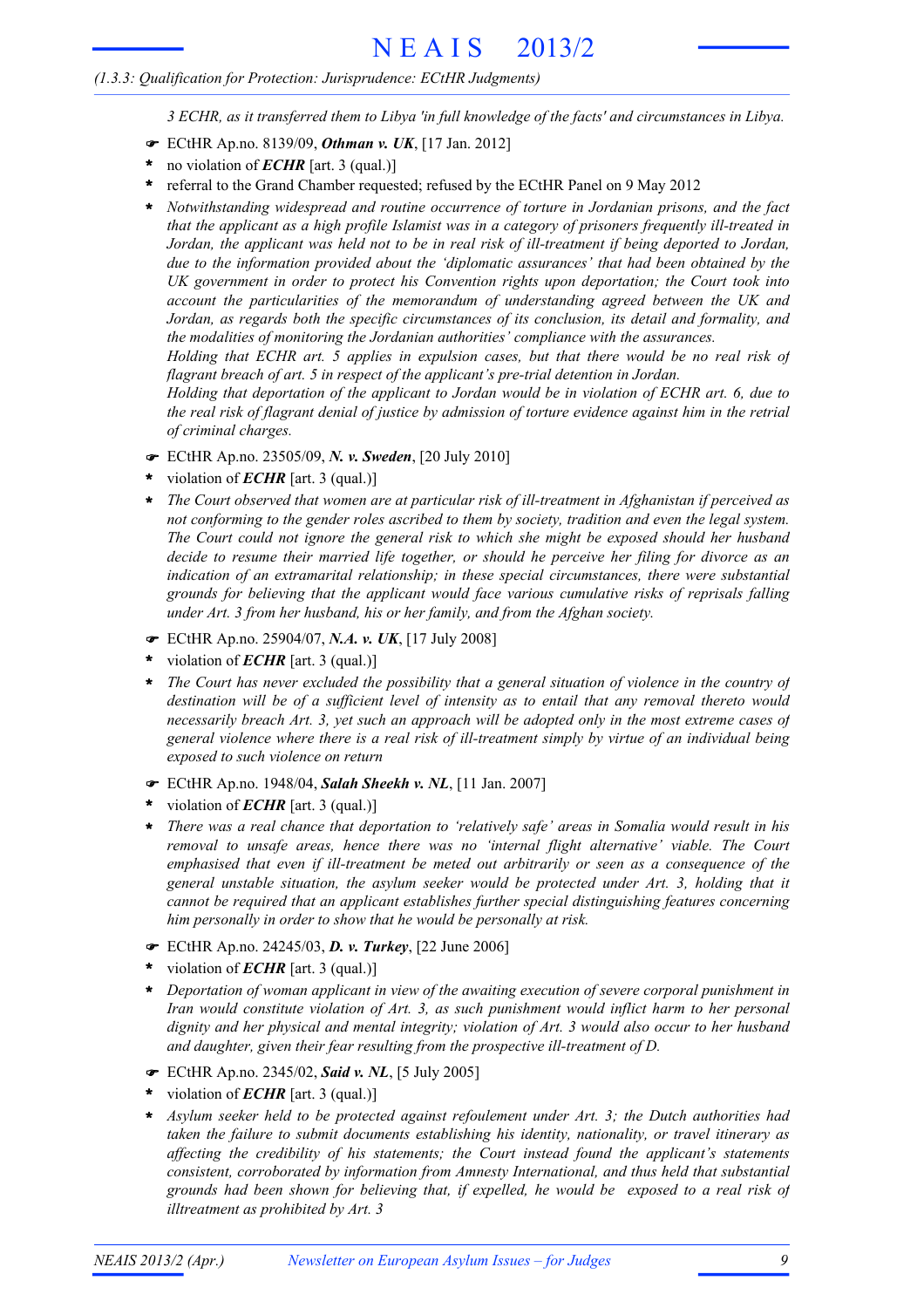### *(1.3.3: Qualification for Protection: Jurisprudence: ECtHR Judgments)*

- ! ECtHR Ap.no. 58510/00, *Venkadajalasarma v. NL*, [17 Feb. 2004]
- no violation of *ECHR* [art. 3 (qual.)] **\***
- Current situation in Sri Lanka makes it unlikely that Tamil applicant would run a real risk of being *subject to ill-treatment after his expulsion from the Netherlands* **\***
- ! ECtHR Ap.no. 40035/98, *Jabari v. Turkey*, [11 July 2000]
- violation of *ECHR* [art. 3 (qual.)] **\***
- *Holding violation of Article 3 in case of deportation that would return a woman who has committed adultery to Iraq.* **\***
- ! ECtHR Ap.no. 24573/94, *H.L.R. v. France*, [27 Apr. 1997]
- no violation of *ECHR* [art. 3 (qual.)] **\***
- Finding no violation of Article 3 in case of expulsion of a citizen of Columbia as there was no *'relevant evidence' of risk of ill-treatment by non-state agents, whereby authorities 'are not able to obviate the risk by providing adequate protection'.* **\***
- ! ECtHR Ap.no. 13163/87, *Vilvarajah v. UK*, [30 Oct. 1991]
- no violation of *ECHR* [art. 3 (qual.)] **\***
- *Finding no breach of Art. 3 although applicants claimed to have been subjected to ill-treatment upon return to Sri Lanka; this had not been a foreseeable consequence of the removal of the applicants, in the light of the general situation in Sri Lanka and their personal circumstances; a* mere possibility of ill-treatment is not in itself sufficient to give rise to a breach of Art. 3, and there *existed no special distinguishing features that could or ought to have enabled the UK authorities to foresee that they would be treated in this way.* **\***
- ! ECtHR Ap.no. 15576/89, *Cruz Varas v. Sweden*, [20 Mar. 1991]
- no violation of *ECHR* [art. 3 (qual.)] **\***
- *Recognizing the extra-territorial effect of Art. 3 similarly applicable to rejected asylum seekers; finding no Art. 3 violation in expulsion of Chilean national denied asylum, noting that risk assessment by State Party must be based on facts known at time of expulsion.* **\***
- ! ECtHR Ap.no. 14038/88, *Soering v. UK*, [7 July 1989]
- violation of *ECHR* [art. 3 (qual.)] **\***
- *Holding extradition from UK to USA of German national charged with capital crime and at risk of serving on death row is a violation of Article 3 recognising the extra-territorial effect of the ECHR.* **\***

### **1.3.4 CAT Views on Qualification for Protection**

- ! CAT 381/2009, *Abolghasem Faragollah et al.*, [21 Nov. 2011]
- violation of *CAT* [art. 3 (qual.)] **\***
- *The Committee is of the opinion that in the light of all the circumstances, including the general human rights situation in Iran, the personal situation of the claimant, who continues to engage in opposition activities for the Democratic Association for Refugees and whose son has been granted refugee status, and bearing in mind its preceding jurisprudence, the Committee is of the opinion that he could well have attracted the attention of the Iranian authorities. The Committee therefore considers that there are substantial ground for believing that he would risk being subjected to* torture if returned to Iran. The Committee notes that Iran is not a State Party to the CAT and the *complainant therefore would be deprived of the legal option of recourse.* **\***
- ! CAT 336/2008, *Harminder Singh Khalsa v. Swit.*, [26 May 2011]
- violation of *CAT* [art. 3 (qual.)] **\***
- *The Committee notes that the complainants are well known to the Indian authorities because of their political activities in Switzerland and their leadership roles in the Sikh community abroad. The Committee accordingly considers that the complainants have provided sufficient evidence that their profile is sufficiently high to put them at risk of torture if arrested.* **\***

*The Committee notes the State party's submission that that numerous Sikh militants are back in India, that Sikhs live in great numbers in different states and therefore the complainants have the option to relocate to another Indian state from their state of origin. The Committee, however, observes that some Sikhs, alleged to have been involved in terrorist activities have been arrested by the authorities upon arrival at the airport and immediately taken to prisons and charged with*

*New*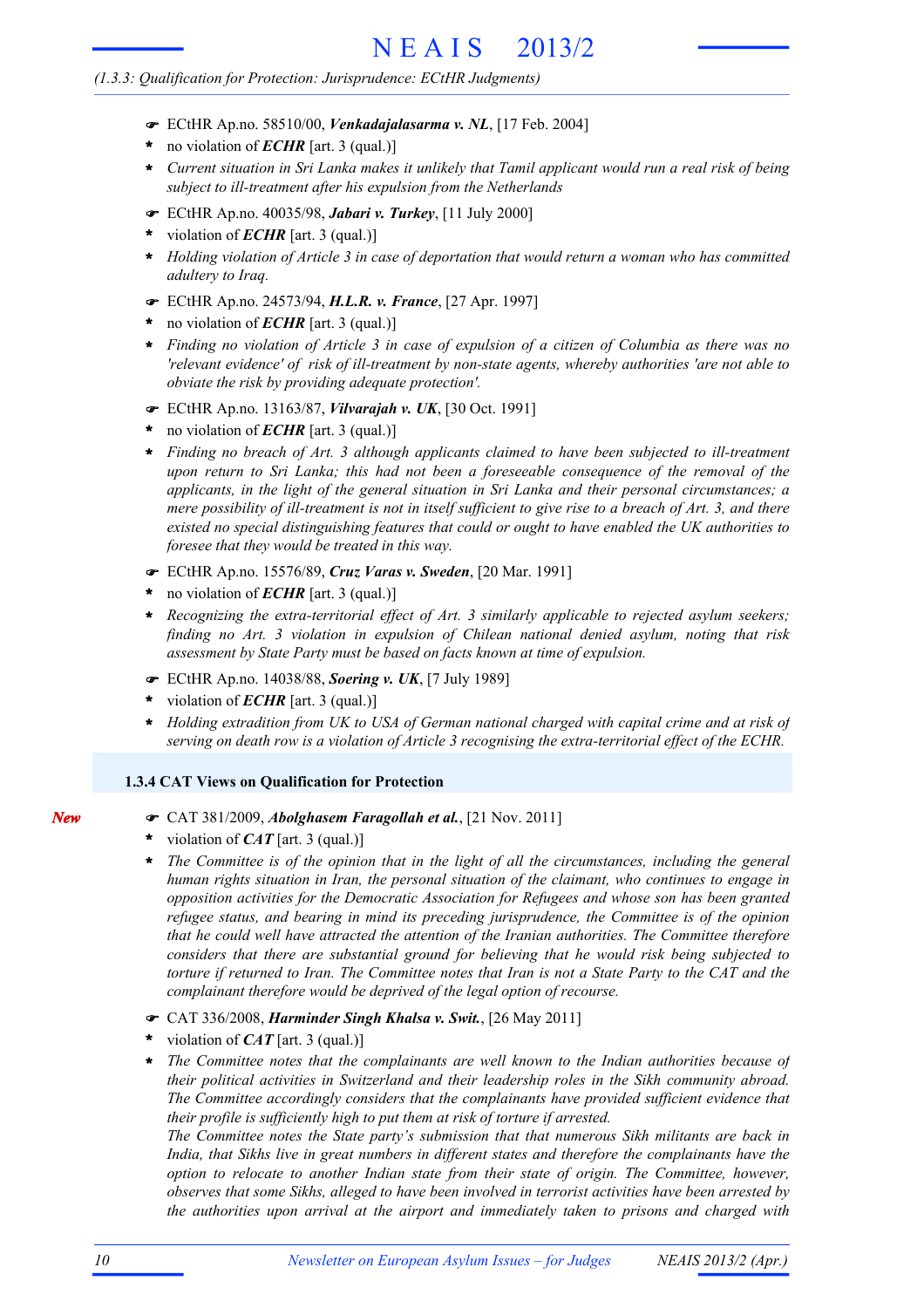*various offences. The Committee also takes note of the evidence submitted that the Indian police continued to look for the complainants and to question their families about their whereabouts long after they had fled to Switzerland. In light of these considerations, the Committee does not consider that they would be able to lead a life free of torture in other parts of India.*

- ! CAT 379/2009, *Bakatu-Bia v. Sweden*, [3 June 2011]
- violation of *CAT* [art. 3 (qual.)] **\***
- *The present human rights situation in the Democratic Republic of the Congo, is such that, in the* **\*** *prevailing circumstances, substantial grounds exist for believing that the complainant is at risk of being subjected to torture if returned to the Democratic Republic of the Congo.*
- ! CAT 339/2008, *Said Amini v. Denmark*, [30 Nov. 2010]
- violation of *CAT* [art. 3 (qual.)] **\***
- *In assessing the risk of torture in the present case, the Committee notes the complainant's* contention that there is a foreseeable risk that he will be torture if returned to Iran based on his *claims of past detention and torture, as a result of his political activities, and the recommencement* of his political activities upon arrival in Denmark. It notes his claim that the State party did not take his allegations of torture into account, and that it never formed a view on the veracity of the *contents of his medical reports, which allegedly prove that he had in fact been tortured.* **\***
- ! CAT 373/2009, *M.A. and L.G. v. Sweden*, [19 Nov. 2010]
- violation of *CAT* [art. 3 (qual.)] **\***
- *Return of longtime PKK member to Turkey where he is wanted under anti-terrorism laws would* **\*** *constitute a breach of art. 3.*
- ! CAT 300/2006, *A.T. v. France*, [11 May 2007]
- violation of *CAT* [art. 3 (qual.)] **\***
- *Violation of the Convention when France charged dual French/Tunisian national of terrorism, revoked his French citizenship, and expelled him to Tunisia while his asylum and CAT claims were still pending.* **\***
- ! CAT 281/2005, *E.P. v. Azerbaijan*, [1 May 2007]
- violation of *CAT* [art. 3 (qual.)] **\***
- *Violation of the Convention when Azerbaijan disregarded Committee's request for interim measures and expelled applicant who had received refugee status in Germany back to Turkey where she had previously been detained and tortured.* **\***
- ! CAT 279/2005, *C.T. and K.M. v. Sweden*, [22 Jan. 2007]
- violation of *CAT* [art. 3 (qual.)] **\***
- *Rwandan women repeatedly raped in detention in Rwanda by state officials have substantial* **\*** *grounds to fear torture if returned while ethnic tensions remain high. Complete accuracy seldom to be expected of victims of torture, and inconsistencies in testimony do not undermine credibility if they are not material.*
- ! CAT 233/2003, *Agiza v. Sweden*, [20 May 2005]
- violation of *CAT* [art. 3 (qual.)] **\***
- *The non-refoulement under CAT is absolute even in context of national security concerns; insufficient diplomatic assurances were obtained by sending country.* **\***
- ! CAT 43/1996, *Tala v. Sweden*, [15 Nov. 1996]
- violation of *CAT* [art. 3 (qual.)] **\***
- *Contradictions and inconsistencies in testimony of asylum seeker attributed to post-traumatic stress disorder resulting from torture.* **\***

#### **1.3.5 CCPR Views on Qualification for Protection**

- ! CCPR 1763/2008, *Ernst Sigan Pillai et al.*, [25 Mar. 2011]
- violation of *ICCPR* [art. 7 (qual.)] **\***

*New*

*The Committee notes the argument invoked by the State party regarding the harm being the necessary and foreseeable consequence of the deportation to Sri Lanka. In that respect the* **\***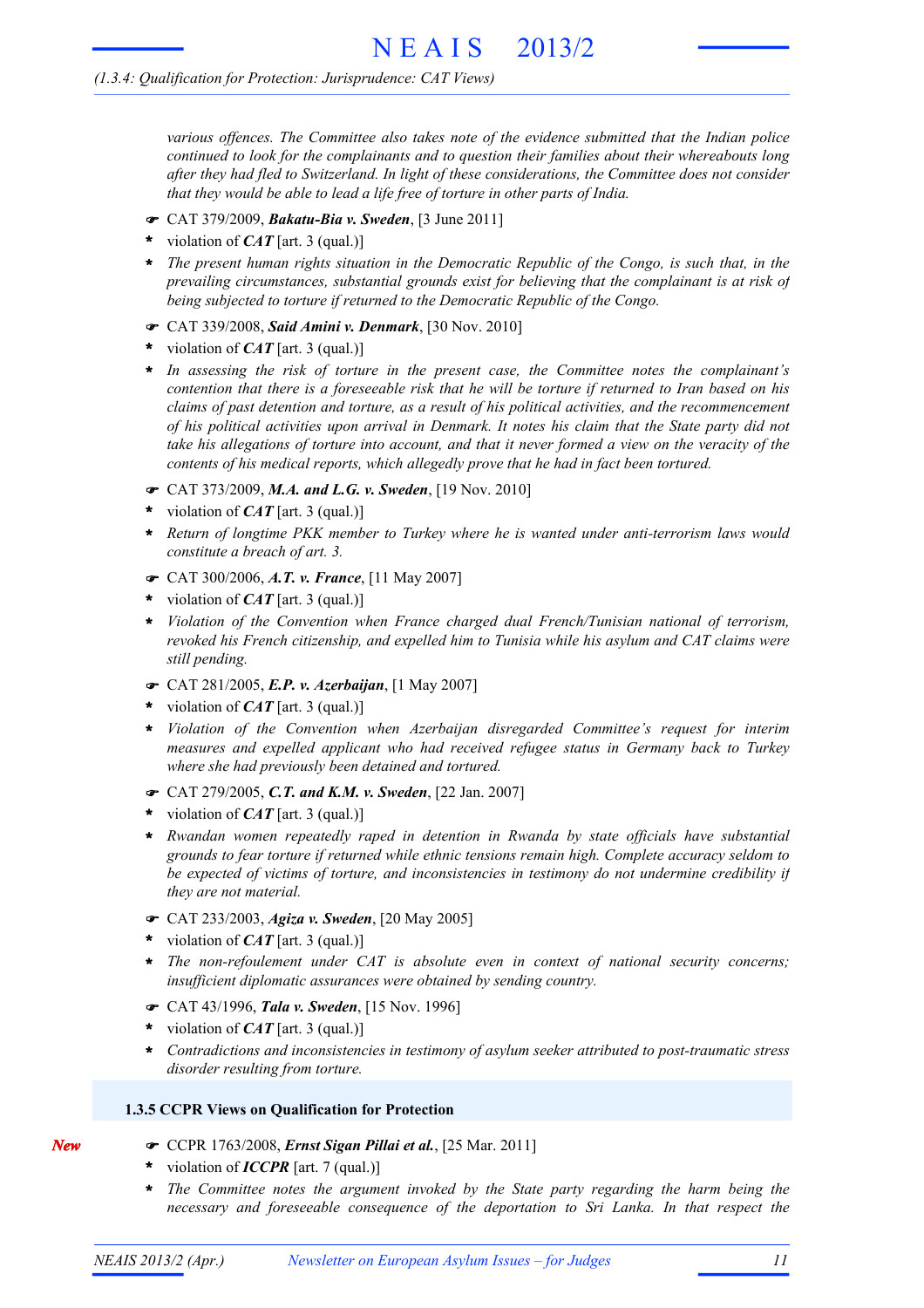#### *(1.3.5: Qualification for Protection: Jurisprudence: CCPR Views)*

*Committee recalls its General Comment No. 31 in which it refers to the obligation of States parties not to extradite, deport, expel or otherwise remove a person from their territory where there are substantial grounds for believing that there is a real risk of irreparable harm. The Committee further notes that the diagnosis of Mr. Pillai's post-traumatic stress disorder led the Immigration and Refugee Board to refrain from questioning him about his earlier alleged torture in detention. The Committee is accordingly of the view that the material before it suggests that insufficient* weight was given to the authors' allegations of torture and the real risk they might face if deported *to their country of origin, in the light of the documented prevalence of torture in Sri Lanka. Notwithstanding the deference given to the immigration authorities to appreciate the evidence before them, the Committee considers that further analysis should have been carried out in this case. The Committee therefore considers that the removal order issued against the authors would constitute a violation of Article 7 of the Covenant if it were enforced.*

- ! CCPR 1544/2007, *Mehrez Ben Abde Hamida v. CND*, [11 May 2010]
- violation of *ICCPR* [art. 7 (qual.)] **\***
- *The CCPR observes that the State party refers mainly to the decisions of various authorities which have rejected the author's applications essentially on the grounds that he lacks credibility, having noted inconsistencies in his statements and the lack of evidence in support of his allegations. The Committee observes that the standard of proof required of the author is that he establishes that* there is a real risk of treatment contrary to article 7 as a necessary and foreseeable consequence of *his expulsion to Tunisia. The CCPR notes that the State party itself, referring to a variety of* sources, says that torture is known to be practised in Tunisia, but that the author does not belong to *one of the categories at risk of such treatment. The Committee considers that the author has provided substantial evidence of a real and personal risk of his being subjected to treatment* contrary to article 7 of the Covenant, on account of his dissent in the Tunisian police, his six-month *police detention, the strict administrative surveillance to which he was subjected and the wanted notice issued against him by the Ministry of the Interior which mentions his "escape from administrative surveillance". These facts have not been disputed by the State party. The Committee gives due weight to the author's allegations regarding the pressure put on his family in Tunisia. Having been employed by the Ministry of the Interior, then disciplined, detained and subjected to* strict surveillance on account of his dissent, the Committee considers that there is a real risk of the *author being regarded as a political opponent and therefore subjected to torture.* **\***

#### **1.3.6 National Judgments on Qualification for Protection**

- ! **Germany:** BVerwGE 10 C 23.12, [20 Feb. 2013]
- interpr. of Dir. 2004/83: *Qualification* [art. 9(1)] **\***
- Baden-Württemberg Higher Adminstrative Court **\***
- http://cmr.jur.ru.nl/neais/Germany/BVerwGE10C2312.pdf **\***
- *The Federal Administrative Court holds that (consistently with the C-71/11 and C-9911 of 5 September 2012) the scope of protection of Article 9 (1) QD also includes the practice of religion in public, including the right to propagate the faith or persuade others to accept it. Therefore the mere prohibition of practising a religion may constitute an act of persecution within the meaning of Article 9 (1), irrespectively of the extent to which the applicant is religiously active. There has to be a considerable probability that the applicant's life, limb or liberty will be threatened or will face prosecution or inhuman or degrading treatment, and if the forbidden religious practice is particularly important to the applicant in order to preserve his religious identity.* **\***
- ! **Germany:** BVerwGE 10 C 13.10, [17 Nov. 2011]
- interpr. of Dir. 2004/83: *Qualification* [art. 2(e), 4(4), 15(c)] **\***
- Munich Higher Adm. Court **\***
- http://cmr.jur.ru.nl/neais/Germany/BVerwGE10C1310.pdf **\***
- (1) In order for a substantial individual danger to be presumed, Section 60 (7) Sentence 2 of the Residence Act requires a considerable probability that the individual concerned will be threatened with harm to the legally protected interests of life or limb. **\***

(2) For a finding of the requisite density of danger, in addition to a quantitative determination of the risk of death or injury, a general appraisal is also required that also assesses the situation for the delivery of medical care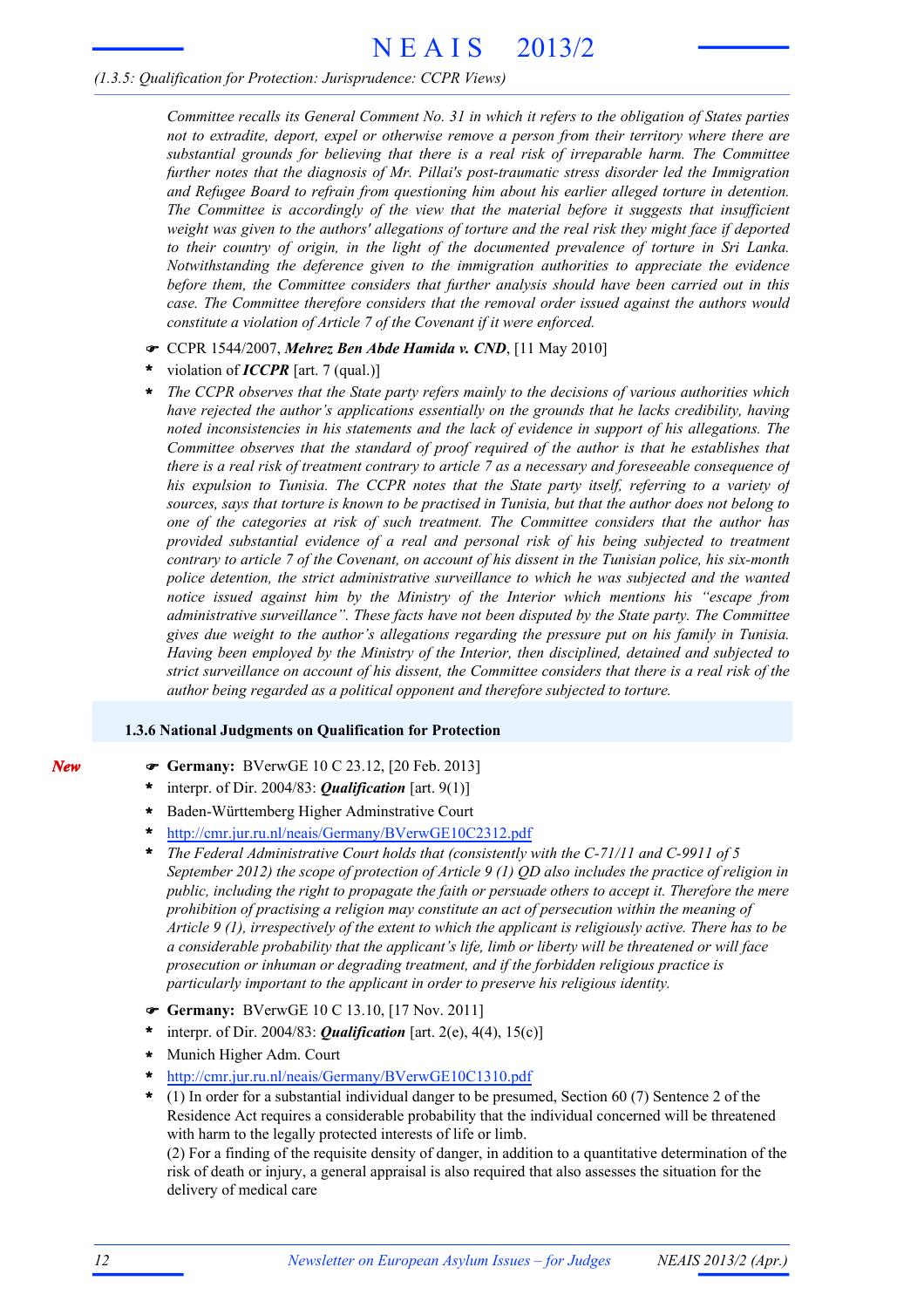### **2 Asylum Procedure**

|  | 2.1 Asylum Procedure: Adopted Measures |  |
|--|----------------------------------------|--|
|  |                                        |  |

#### *On minimum standards on procedures in Member States for granting and withdrawing refugee status* OJ 2005 L 326/13 **\*** CJEU C-69/10, *Samba Diouf* [28 July 2011] ! [31 Jan. 2013] [art. 23(3), 23(4), 39] CJEU C-133/06, *Eur. Parliament v. Eur. Union* [6 May 2008] ! See further: § 2.3 **Directive 2005/85 Asylum Procedure** [impl. date: 1 Dec. 2007]  $\bullet$  CJEU C-175/11, *H.I.D. UN Convention against Torture and other Cruel, Inhuman or Degrading Treatment or Punishment* 1465 UNTS 85 **\*** CAT 379/2009, *Bakatu-Bia v. Sweden* [8 July 2011] [art. 3 (proc.)] ! CAT 319/2007, *Nirma Singh v. Canada* [30 May 2011] [art. 22] ! See further:  $\S$  2.3 [impl. date: 1987] **\*** art. 3: Protection against Refoulement **CAT** *European Convention for the Protection of Human Rights and Fundamental Freedoms and its Protocols* ETS 005 **\*** ECtHR Ap.no. 39630/09, *El-Masri* [13 Dec. 2012] [art. 13 (proc.)] ! ECtHR Ap.no. 14743/11, *Abdulkhakov v. Russia* [2 Oct. 2012] [art. 3 (proc.)] ! ECtHR Ap.no. 33210/11, *Singh v. Belgium* [2 Oct. 2012] [art. 13 (proc.)] ! [impl. date: 1953] art. 3: Protection against Refoulement **\*** art. 13: Right to Effective Remedy **ECHR**

- ECtHR Ap.no. 33809/08, *Labsi vs Slovakia* [15 May 2012] [art. 13 (proc.)] !
- **■** ECtHR Ap.no. 27765/09, *Hirsi v. Italy* [23 Feb. 2012] [art. 3 (proc.)]
- ECtHR Ap.no. 9152/09, *I.M. v. France* [2 Feb. 2012] [art. 13 (proc.)] !
- **■** ECtHR Ap.no. 12294/07, **Zontul v. Greece** [17 Jan. 2012] [art. 3 (proc.)]
- ECtHR Ap.no. 39472/07, *Popov v. France* [19 Jan. 2012] [art. 3 (proc.)] !
- ECtHR Ap.no. 30696/09, *M.S.S. v. Belgium+Greece* [21 Jan. 2011] [art. 3 (proc.)] !
- ECtHR Ap.no. 30471/08, *Abdolkhani v. Turkey* [22 Sep. 2009] [art. 13 (proc.)] !
- ECtHR Ap.no. 246/07, *Ben Khemais v. Italy* [24 Feb. 2009] [art. 3 (proc.)] !
- ECtHR Ap.no. 45223/05, *Sultani v. France* [20 Sep. 2007] [art. 3 (proc.)] !
- ECtHR Ap.no. 25389/05, *Gebremedhin* [26 Apr. 2007] [art. 13 (proc.)] !
- ECtHR Ap.no. 13284/04, *Bader v. Sweden* [8 Nov. 2005] [art. 3 (proc.)] !
- **■** ECtHR Ap.no. 38885/02, *N. v. Finland* [26 July 2005] [art. 3 (proc.)]
- ECtHR Ap.no. 51564/99, *Conka v. Belgium* [5 Feb. 2002] [art. 13 (proc.)] !
- ECtHR Ap.no. 40035/98, *Jabari v. Turkey* [11 July 2000] [art. 3 (proc.)] !
- **■** ECtHR Ap.no. 25894/94, *Bahaddar v. NL* [19 Feb. 1998] [art. 3 (proc.)] See further: § 2.3

#### *2.2 Asylum Procedure: Proposed Measures*

#### **Directive**

- *Recast of Procedures Directive*
- COM (2009) 554, Oct. 2009 UK, IRL opt out **\***

EP plenary vote, April 2011; amended text proposed by Commission, June 2011 (COM (2011) **\*** 319); Council agreement, May 2012; EP/Council negotiations underway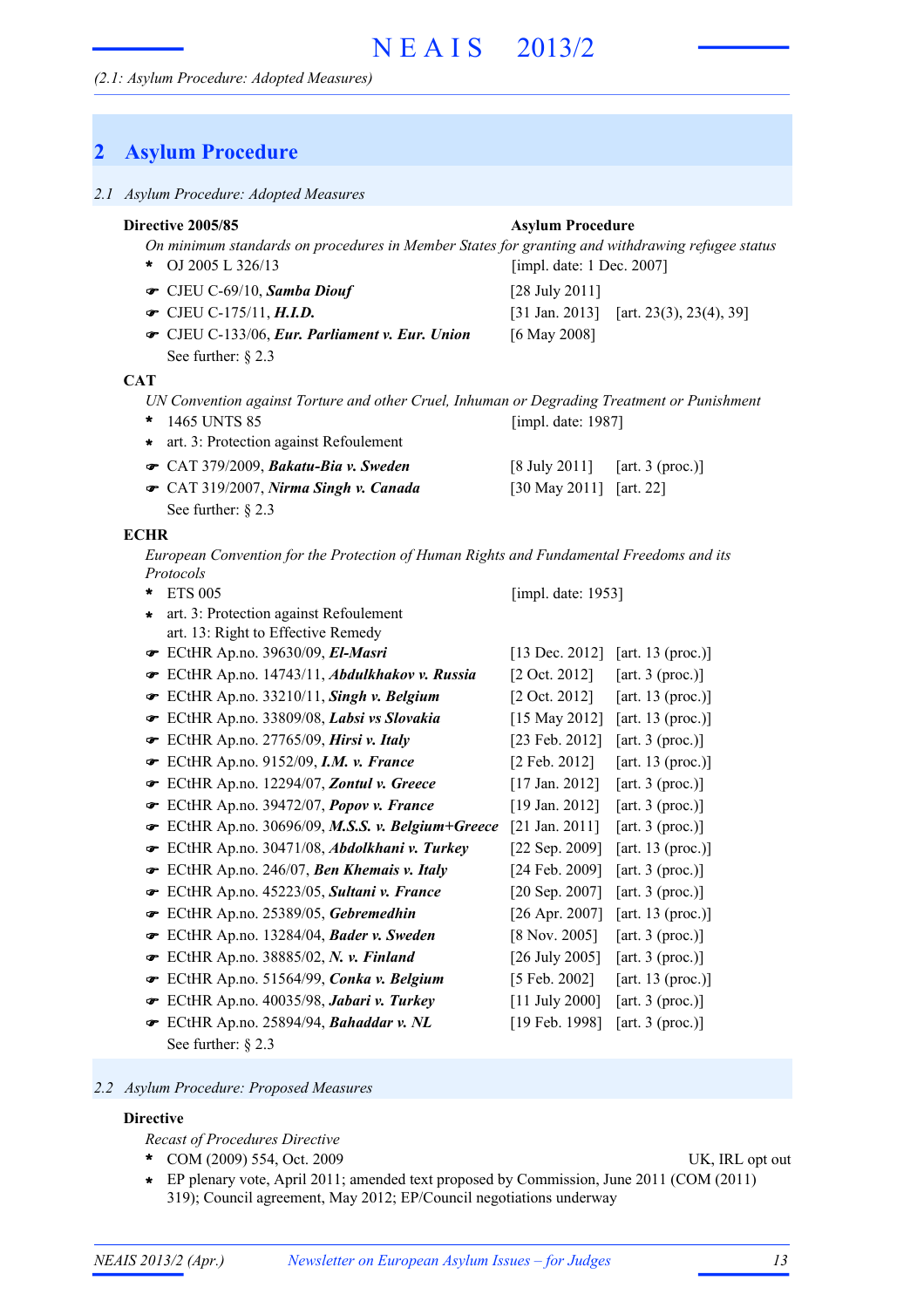#### *2.3 Asylum Procedure: Jurisprudence*

#### **2.3.1 CJEU Judgments on Asylum Procedure**

- ! CJEU C-69/10, *Samba Diouf*, [28 July 2011]
- interpr. of Dir. 2005/85: *Asylum Procedure* **\***
- ref. from 'Tribunal Administratif' (Luxembourg) **\***
- *On (1) the remedy against the decision to deal with the application under an accelerated procedure* **\*** *and (2) the right to effective judicial review in a case rejected under an accelerated procedure.* Art. 39 does not imply a right to appeal against the decision to assess the application for asylum in *an accelerated procedure, provided that the reasons which led to this decision can be subject to judicial review within the framework of the appeal against the rejection of the asylum claim.*
- ! CJEU C-175/11, *H.I.D.*, [31 Jan. 2013]
- interpr. of Dir. 2005/85: *Asylum Procedure* [art. 23(3), 23(4), 39] **\***
- ref. from 'High Court' (Ireland) **\***
- *1. Article 23(3) and (4) must be interpreted as not precluding a MS from examining by way of prioritised or accelerated procedure, in compliance with the basic principles and guarantees set out in Chapter II of the Directive, certain categories of asylum applications defined on the basis of the criterion of the nationality or country of origin of the applicant.* **\***

2. Article 39 must be interpreted as not precluding national legislation, such as that at issue in the *main proceedings, which allows an applicant for asylum either to lodge an appeal against the decision of the determining authority before a court or tribunal such as the Refugee Appeals Tribunal (Ireland), and to bring an appeal against the decision of that tribunal before a higher court such as the High Court (Ireland), or to contest the validity of that determining authority's decision before the High Court, the judgments of which may be the subject of an appeal to the Supreme Court (Ireland).*

- ! CJEU C-133/06, *Eur. Parliament v. Eur. Union*, [6 May 2008]
- interpr. of Dir. 2005/85: *Asylum Procedure* **\***
- *Under Article 202 EC, when measures implementing a basic instrument need to be taken at Community level, it is the Commission which, in the normal course of events, is responsible for exercising that power. The Council must properly explain, by reference to the nature and content of the basic instrument to be implemented, why exception is being made to that rule.* **\***

In that regard, the grounds set out in recitals 19 and 24 in the preamble to Directive 2005/85 on *minimum standards on procedures in Member States for granting and withdrawing refugee status, which relate respectively to the political importance of the designation of safe countries of origin and to the potential consequences for asylum applicants of the safe third country concept, are conducive to justifying the consultation of the Parliament in respect of the establishment of the lists of safe countries and the amendments to be made to them, but not to justifying sufficiently a reservation of implementing powers which is specific to the Council.*

#### **2.3.2 CJEU pending cases on Asylum Procedure**

#### **2.3.3 ECtHR Judgments and decisions on Asylum Procedure**

- ! ECtHR Ap.no. 2964/12, *I.K. v. Austria*, [28 Mar. 2013]
- violation of *ECHR* [art. 3 (qual.)] **\***
- *The applicant was a Russian of Chechen origin, claiming that his removal to Russia would expose him to risk of ill-treatment as his family had been persecuted in Chechnya. His father had been working the security services of former separatist President Maskarov, and had been murdered in 2001. The applicant claimed to have been arrested four times, threatened and at least once severely* beaten by Russian soldiers in the course of an identity check in 2004. Together with his mother, he *left Chechnya in 2004 and applied for asylum in Austria later that year. Both asylum applications were dismissed.* **\***

*While the applicant had withdrawn his appeal, allegedly due to wrong legal advice, his mother was*

*New*

*New*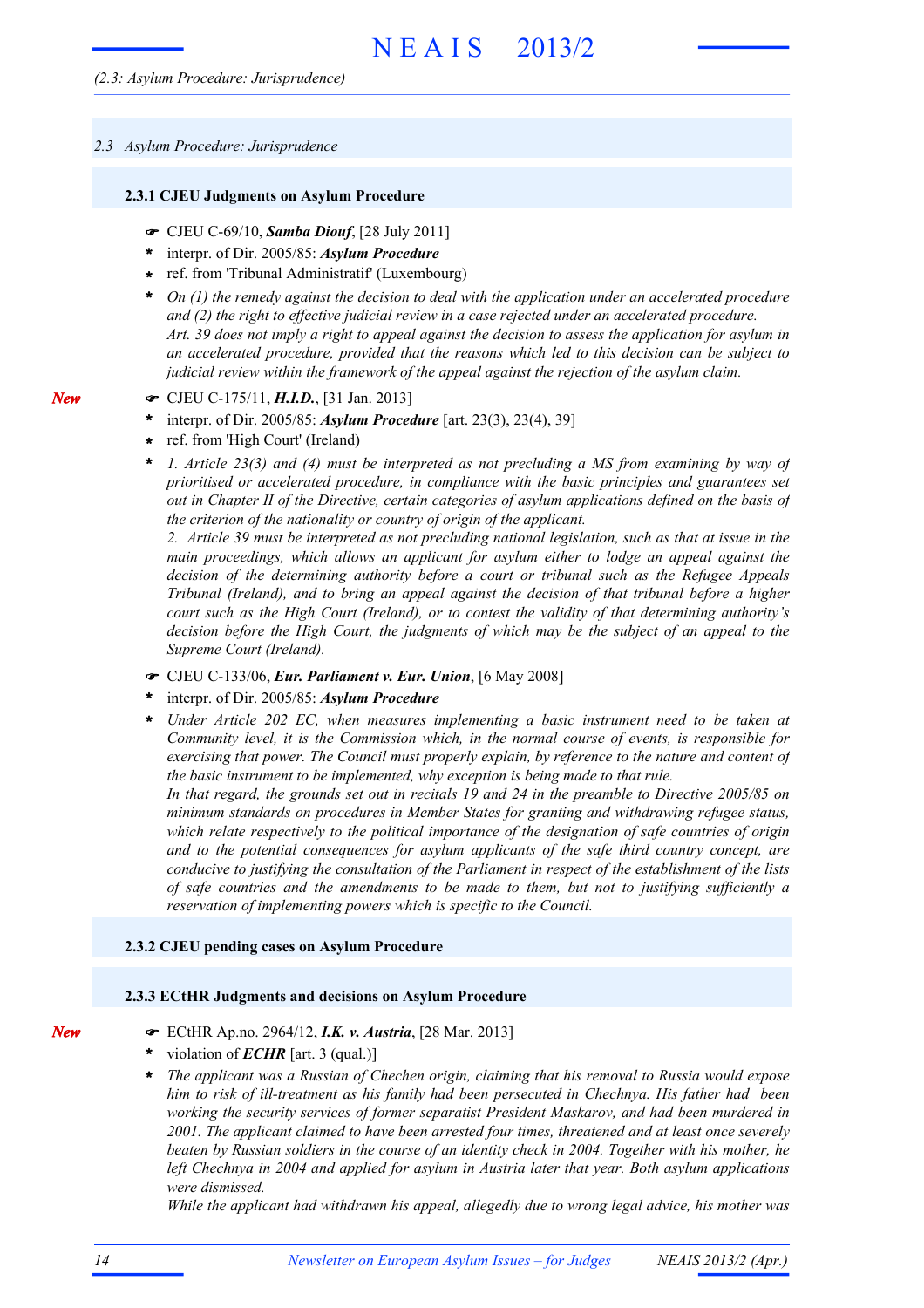#### *(2.3.3: Asylum Procedure: Jurisprudence: ECtHR Judgments)*

*recognised as a refugee and granted asylum in appeal proceedings in 2009. The Austrian authorities did not, in the applicant's subsequent asylum proceedings, examine the connections between his and his mother's cases, but held that his reasons for flight had been sufficiently thoroughly examined in the first proceedings.*

*The ECtHR was not persuaded that the applicant's grievance had been thoroughly examined, and therefore assessed his case in the light of the domestic authorities' findings in his mother's case which had accepted her reasons for flight as credible. There was no indication that the applicant* would be at a lesser risk of persecution upon return to Russia than his mother, and the alternative *of staying in other parts of Russia had been excluded in her case as well.*

*In addition to the assessment of the applicant's individual risk, the Court observed the regularly occurring human rights violations and the climate of impunity in Chechnya, notwithstanding the relative decrease in the activity of armed groups and the general level of violence. The Court referred to is numerous judgments finding violations of ECHR arts. 2 and 3, and to reports about practices of reprisals and collective punishment of relatives and suspected supporters of alleged insurgents as well as occurrences of targeted human rights violations.*

*While there were thus substantial grounds to believe that the applicant would face a real risk of treatment contrary to art. 3 if returned to Russia, his mental health status – described as posttraumatic stress disorder and depression – was not found to amount to such very exceptional circumstances as required to raise an issue under art. 3.*

- ! ECtHR Ap.no. 39630/09, *El-Masri*, [13 Dec. 2012]
- violation of *ECHR* [art. 13 (proc.)] **\***
- *Whereas this case did not concern an asylum applicant, the ECtHR's reasoning and conclusions may be of interest in order to illustrate general principles of potential relevance to asylum cases under ECHR arts. 3 and 13 as well.* **\***

*The applicant, a German national of Lebanese origin, had been arrested by the Macedonian authorities as a terrorist suspect, held incommunicado in a hotel in Skopje, handed over to a CIA rendition team at Skopje airport, and brought to Afghanistan where he was held in US detention and repeatedly interrogated, beaten, kicked and threatened until his release four months later.*

*The Court accepted evidence from both aviation logs, international reports, a German parliamentary inquiry, and statements by a former Macedonian minister of interior as the basis for concluding that the applicant had been treated in accordance with his explanations. In view of the evidence presented, the burden of proof was shifted to the Macedonian government which had not conclusively refuted the applicant's allegations which there therefore considered as established beyond reasonable doubt.*

*Macedonia was held to be responsible for the ill-treatment and unlawful detention during the entire period of the applicant's captivity. In addition, ECHR arts. 3 and 13 had been violated due to the absence of any serous investigation into the case by the Macedonian authorities.*

*In two concurring opinions, ECtHR judges made further observations concerning the right to the truth as a separate aspect of ECHR art. 13, or as inherent aspect of ECHR art. 3, respectively.*

- ! ECtHR Ap.no. 14743/11, *Abdulkhakov v. Russia*, [2 Oct. 2012]
- violation of *ECHR* [art. 3 (proc.)] **\***
- *The applicant, an Uzbek national, applied for refugee status and asylum in Russia. The Russian authorities arrested him immediately upon arrival as they had been informed that he was wanted in Uzbekistan for involvement in extremist activities. The applicant claimed to be persecuted in Uzbekistan due to his religious beliefs, and feared being tortured in order to extract confession to offences. His application for refugee status was rejected, but his application for temporary asylum was still pending.* **\***

*The Russian authorities ordered the applicant's extradition to Uzbekistan, referring to diplomatic assurances given by the Uzbek authorities. However, the extradition order was not enforced, due to an indication by the ECtHR of an interim measure under Rule 39. Meanwhile, the applicant was abducted in Moscow, taken to the airport and brought to Tajikistan.*

*Extradition of the applicant to Uzbekistan, in the event of his return to Russia, was considered to constitute violation of ECHR art. 3, due to the widespread ill-treatment of detainees and the systematic practice of torture in police custody in Uzbekistan, and the fact that such risk would be increased for persons accused of offences connected to their involvement with prohibited religious organisations.*

*The Court found it established that the applicant's transfer to Tajikistan had taken place with the*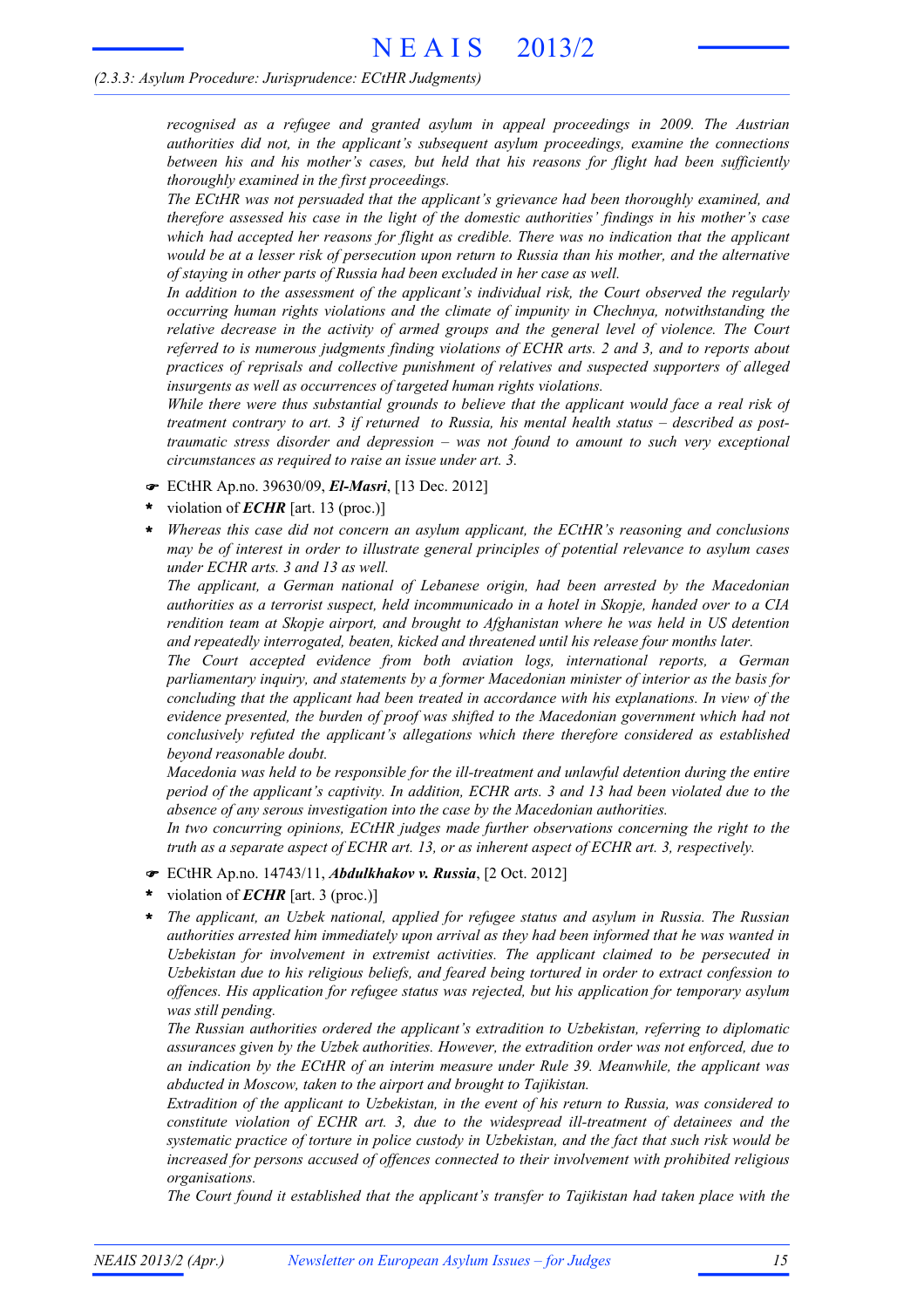#### *(2.3.3: Asylum Procedure: Jurisprudence: ECtHR Judgments)*

*knowledge and either passive or active involvement of the Russian authorities. Tajikistan is not a party to the ECHR, and Russia had therefore removed the applicant from the protection of his rights under the ECHR. The Russian authorities had not made any assessment of the existence of legal guarantees in Tajikistan against removal of persons facing risk of ill-treatment.*

*As regards this issue of potential indirect refoulement, the Court noted in particular that the applicant's transfer to Tajikistan had been carried out in secret, outside any legal framework capable of providing safeguards against his further transfer to Uzbekistan without assessment of his risk of ill-treatment there. Any extra-judicial transfer or extraordinary rendition, by its deliberate circumvention of due process, was held to be contrary to the rule of law and the values protected by the ECHR.*

- ! ECtHR Ap.no. 33210/11, *Singh v. Belgium*, [2 Oct. 2012]
- violation of *ECHR* [art. 13 (proc.)] **\***
- *Having arrived on a flight from Moscow, the applicants applied for asylum but were refused entry into Belgium, and their applications for asylum were rejected as the Belgian authorities did not accept the applicants' claim to be Afghan nationals, members of the Sikh minority in Afghanistan, but rather Indian nationals. The Court considered the claim to the risk of chain refoulement to Afghanistan as 'arguable' so that the examination by the Belgian authorities would have to comply with the requirements of ECHR art. 13, including close and rigorous scrutiny and automatic suspensive effect.* **\***

*In the light of these requirements, the examination of the applicants' asylum case was held to be insufficient, since neither the first instance nor the appeals board had sought to verify the authenticity of the documents presented by the applicants with a view to assessing their possible risk of ill-treatment in case of deportation. In that connection the Court noted that the Belgian authorities had dismissed copies of protection documents issued by UNHCR in New Delhi, pertinent to the protection request, although these documents could easily have been verified by contacting UNHCR. The examination therefore did not fulfil the requirement of close and rigorous scrutiny, constituting a violation of ECHR art. 13 taken together with art. 3.*

- ! ECtHR Ap.no. 33809/08, *Labsi vs Slovakia*, [15 May 2012]
- violation of *ECHR* [art. 13 (proc.)] **\***
- *An Algerian man, convicted in France of preparing a terrorist act, and convicted in his absence in Algeria of membership of a terrorist organisation, had been expelled to Algeria upon rejection of his asylum request in Slovakia. On the basis of the existing information about the situation in Algeria for persons suspected of terrorist activities, the Court found that there had been substantial* grounds for believing that he faced a real risk of being exposed to treatment contrary to art. 3. The *responding government's invocation of the security risk represented by the applicant was dismissed due to the absolute guarantee under art. 3. Assurances given by the Algerian authorities concerning the applicant's treatment upon return to Algeria were found to be of a general nature,* and they had proven insufficient since the request for a visit by a Slovak official to the applicant, *held in detention upon return, had not been followed.* **\***

*The applicant's expulsion only one working day after the Slovak Supreme Court's judgment, upholding the dismissal of his asylum request, had effectively prevented him from attempting redress by a complaint to the Slovak Constitutional Court.*

*Expulsion of the applicant in disregard of an interim measure issued by the Court under Rule 39, preventing the Court from properly examining his complaints and from protecting him against treatment contrary to art. 3, was a violation of the right to individual application under art. 34.*

- ! ECtHR Ap.no. 27765/09, *Hirsi v. Italy*, [23 Feb. 2012]
- interpr. of *ECHR* [art. 3 (proc.)] **\***
- *For the first time the Court applied Article 4 of Protocol no. 4 (collective expulsion) in the* circumstance of aliens who were not physically present on the territory of the State, but in the high *seas. Italy was also held responsible for exposing the aliens to a treatment in violation with article 3 ECHR, as it transferred them to Libya 'in full knowledge of the facts' and circumstances in Libya.* **\***
- ! ECtHR Ap.no. 9152/09, *I.M. v. France*, [2 Feb. 2012]
- violation of *ECHR* [art. 13 (proc.)] **\***
- *The Court therefore observed, with regard to the effectiveness of the domestic legal arrangements as a whole, that while the remedies of which the applicant had made use had been available in theory, their accessibility in practice had been limited by the automatic registration of his* **\***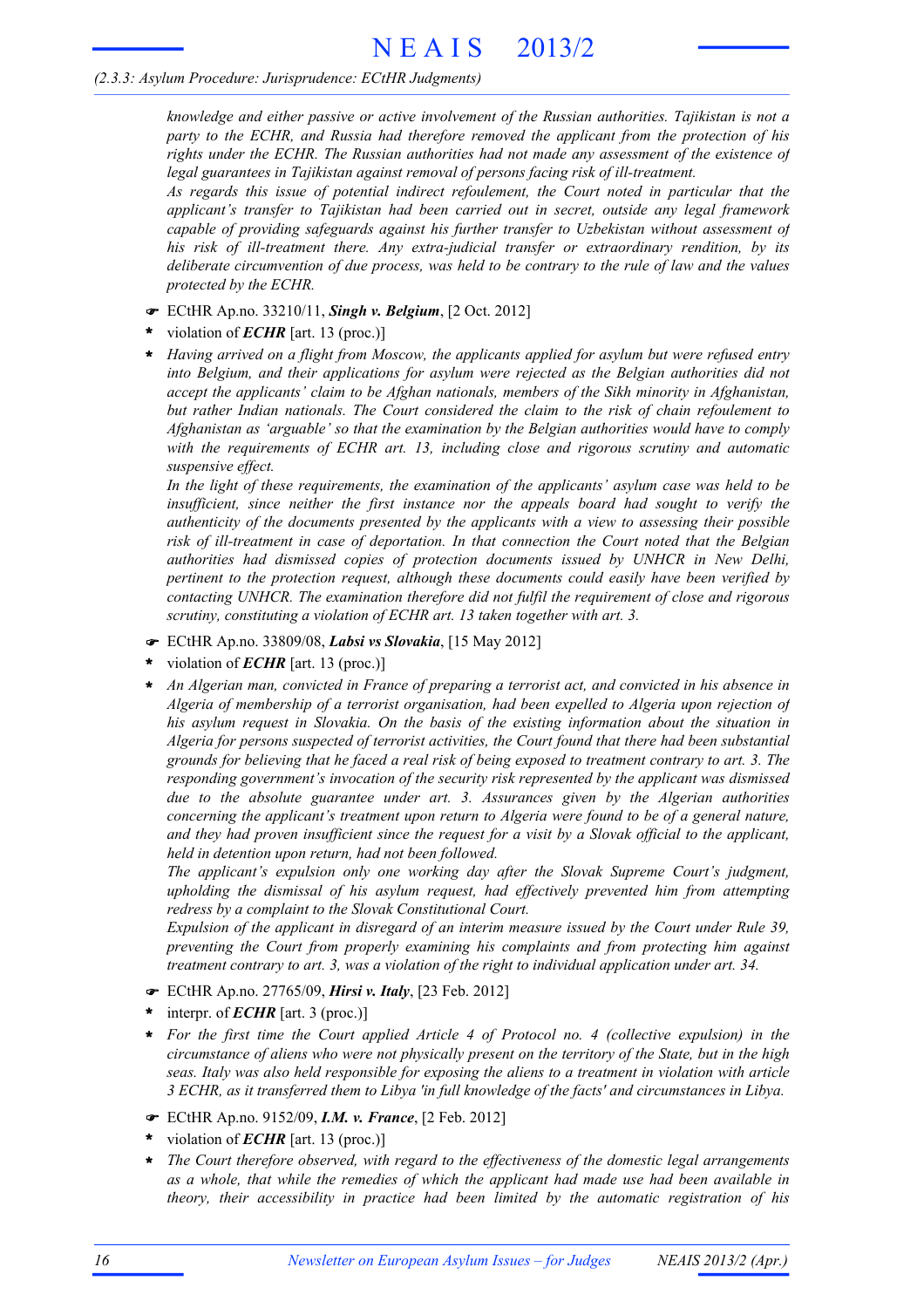#### *(2.3.3: Asylum Procedure: Jurisprudence: ECtHR Judgments)*

*application under the fast-track procedure, the short deadlines imposed and the practical and procedural difficulties in producing evidence, given that he had been in detention and applying for asylum for the first time.*

- ! ECtHR Ap.no. 12294/07, *Zontul v. Greece*, [17 Jan. 2012]
- violation of *ECHR* [art. 3 (proc.)] **\***
- *The applicant was an irregular migrant complaining that he had been raped with a truncheon by* **\*** *one of the Greek coast guard officers supervising him in a detention centre upon interception of the* boat on which he and 164 other migrants attempted to go from Turkey to Italy. Due to its cruelty *and intentional nature, the Court considered such treatment as amounting to an act of torture under ECHR art. 3. Given the seriousness of the treatment, the penalty imposed on the perpetrator*  $-a$  suspended term of six months imprisonment that was commuted to a fine – was considered to be *in clear lack of proportion. An additional violation of ECHR art. 3 stemmed from the Greek authorities' procedural handling of the case that had prevented the applicant from exercising his rights to claim damages at the criminal proceedings.*
- ! ECtHR Ap.no. 39472/07, *Popov v. France*, [19 Jan. 2012]
- violation of *ECHR* [art. 3 (proc.)] **\***
- *Although the applicants – a Kazakhstani couple and their two children aged 5 months and 3 years – had been detained in an administrative detention centre authorised to accommodate families, the conditions during their two weeks detention were held to have caused the children distress and to have serious psychological repercussions. Thus, the children had been exposed to conditions exceeding the minimum level of severity required to fall within the scope of ECHR art. 3, and this provision had been violated in respect of the children. Since that minimum level of severity was not attained as regards the parents, there was no violation of art. 3 in respect of these applicants.* **\***

*ECHR art. 5 was violated in respect of the children, both because the French authorities had not sought to establish any possible alternative to administrative detention (art. 5(1)(f)), and because children accompanying their parents were unable to have the lawfulness of their detention examined by the courts (art. 5(4)).*

ECHR art. 8 was violated due to the detention of the whole family. As there had been no particular *risk of the applicants absconding, the interference with the applicants' family life, resulting from their placement in a detention centre for two weeks, had been disproportionate. In this regard the* Court referred to its recent case law concerning 'the child's best interest' as well as to art. 3 of the *UN Convention on the Rights of the Child and to Directive 2003/9 on Reception Conditions.*

- ! ECtHR Ap.no. 30696/09, *M.S.S. v. Belgium+Greece*, [21 Jan. 2011]
- violation of *ECHR* [art. 3 (proc.)] **\***
- *A deporting State is responsible under ECHR Art. 3 for the foreseeable consequences of the deportation of an asylum seeker to another EU Member State, even if the deportation is being decided in accordance with the Dublin Regulation; the responsibility of the deporting State comprises not only the risk of indirect refoulement by way of further deportation to risk of illtreatment in the country of origin, but also the conditions in the receiving Member State if it is foreseeable that the asylum seeker may there be exposed to treatment contrary to Art. 3.* **\***
- ! ECtHR Ap.no. 30471/08, *Abdolkhani v. Turkey*, [22 Sep. 2009]
- violation of *ECHR* [art. 13 (proc.)] **\***
- \* Holding a violation of Art. 13 in relation to complaints under Art. 3; the notion of an effective *remedy under Art. 13 requires independent and rigorous scrutiny of a claim to risk of refoulement under Art. 3, and a remedy with automatic suspensive effect.*
- ! ECtHR Ap.no. 246/07, *Ben Khemais v. Italy*, [24 Feb. 2009]
- \* violation of *ECHR* [art. 3 (proc.)]
- *Violation of Art. 3 due to deportation of the applicant to Tunisia; 'diplomatic assurances' alleged by the respondent Government could not be relied upon; violation of Art. 34 as the deportation had been carried out in spite of an ECtHR decision issued under Rule 39 of the Rules of Court.* **\***
- ! ECtHR Ap.no. 45223/05, *Sultani v. France*, [20 Sep. 2007]
- \* no violation of *ECHR* [art. 3 (proc.)]
- *Finding no violation of Art. 3, despite the applicant's complaint that the most recent asylum* **\*** *decision within an accelerated procedure had not been based on an effective individual examination; the Court emphasized that the first decision had been made within the normal asylum*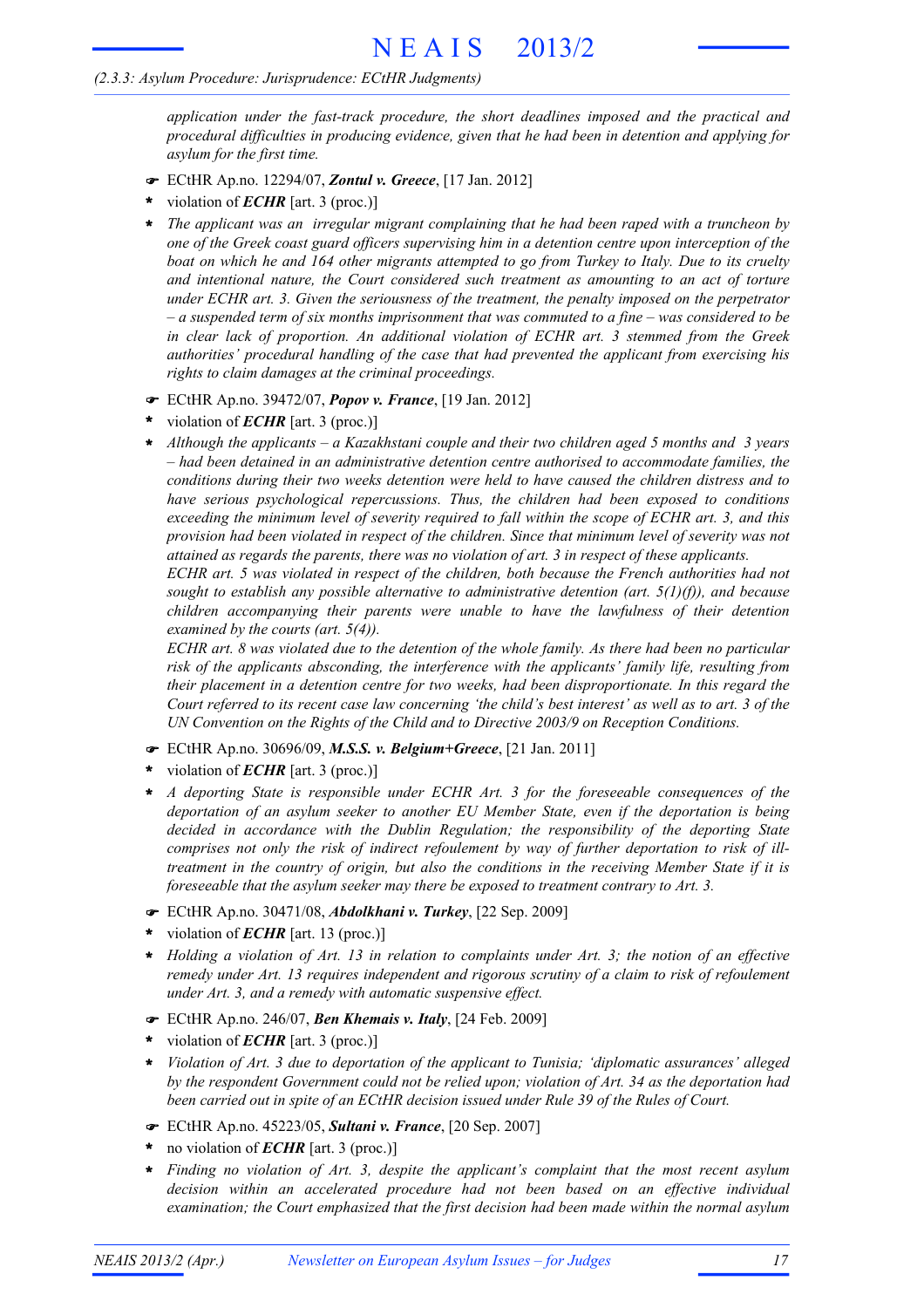#### *(2.3.3: Asylum Procedure: Jurisprudence: ECtHR Judgments)*

*procedure, involving full examination in two instances, and held this to justify the limited duration of the second examination which had aimed to verify whether any new grounds could change the previous rejection; in addition, the latter decision had been reviewed by administrative courts at two levels; the applicant had not brought forward elements concerning his personal situation in the country of origin, nor sufficient to consider him as belonging to a minority group under particular threat.*

- ! ECtHR Ap.no. 25389/05, *Gebremedhin*, [26 Apr. 2007]
- violation of *ECHR* [art. 13 (proc.)] **\***
- *Holding that the particular border procedure declaring 'manifestly unfounded' asylum applications* **\*** *inadmissible, and refusing the asylum seeker entry into the territory, was incompatible with Art. 13 taken together with Art.3; emphasising that in order to be effective, the domestic remedy must have suspensive effect as of right.*
- ! ECtHR Ap.no. 13284/04, *Bader v. Sweden*, [8 Nov. 2005]
- violation of *ECHR* [art. 3 (proc.)] **\***
- Asylum seeker held to be protected against refoulement due to a risk of flagrant denial of fair trial *that might result in the death penalty; such treatment would amount to arbitrary deprivation of life in breach of Art. 2; deportation of both the asylum seeker and his family members would therefore give rise to violations of Articles 2 and 3.* **\***
- ! ECtHR Ap.no. 38885/02, *N. v. Finland*, [26 July 2005]
- violation of *ECHR* [art. 3 (proc.)] **\***
- *Asylum seeker held to be protected against refoulement under Art. 3, despite the Finnish authorities' doubts about his identity, origin, and credibility; two delegates of the Court were sent to take oral evidence from the applicant, his wife and a Finnish senior official; while retaining doubts about his credibility on some points, the Court found that the applicant's accounts on the whole had to be considered sufficiently consistent and credible; deportation would therefore be in breach of Art. 3.* **\***
- ! ECtHR Ap.no. 51564/99, *Conka v. Belgium*, [5 Feb. 2002]
- violation of *ECHR* [art. 13 (proc.)] **\***
- *The detention of rejected Roma asylum seekers before deportation to Slovakia constituted a violation of Art. 5; due to the specific circumstances of the deportation the prohibition against collective expulsion under Protocol 4 Art. 4 was violated; the procedure followed by the Belgian authorities did not provide an effective remedy in accordance with Art. 13, requiring guarantees of suspensive effect.* **\***
- ! ECtHR Ap.no. 40035/98, *Jabari v. Turkey*, [11 July 2000]
- violation of *ECHR* [art. 3 (proc.)] **\***
- *Given the irreversible nature of the harm that might occur if the risk of torture or ill-treatment alleged materialised and the importance which it attaches to Article 3, the notion of an effective remedy under Article 13 requires independent and rigorous scrutiny of a claim that there exist substantial grounds for fearing a real risk of treatment contrary to Article 3.* **\***
- ! ECtHR Ap.no. 25894/94, *Bahaddar v. NL*, [19 Feb. 1998]
- no violation of *ECHR* [art. 3 (proc.)] **\***
- *Although prohibition of ill-treatment contained in Article 3 of Convention is also absolute in expulsion cases, applicants invoking this Article are not dispensed as a matter of course from exhausting available and effective domestic remedies and normally complying with formal requirements and time-limits laid down by domestic law.* **\***

*In the instant case applicant failed to comply with time-limit for submitting grounds of appeal (failed to request extension of time-limit even though possibility open to him) no special circumstances absolving applicant from compliance – even after time-limit had expired applicant had possibility to lodge fresh applications to domestic authorities either for refugee status or for residence permit on humanitarian grounds – Court notes at no stage during domestic proceedings was applicant refused interim injunction against expulsion – thus no imminent danger of illtreatment.*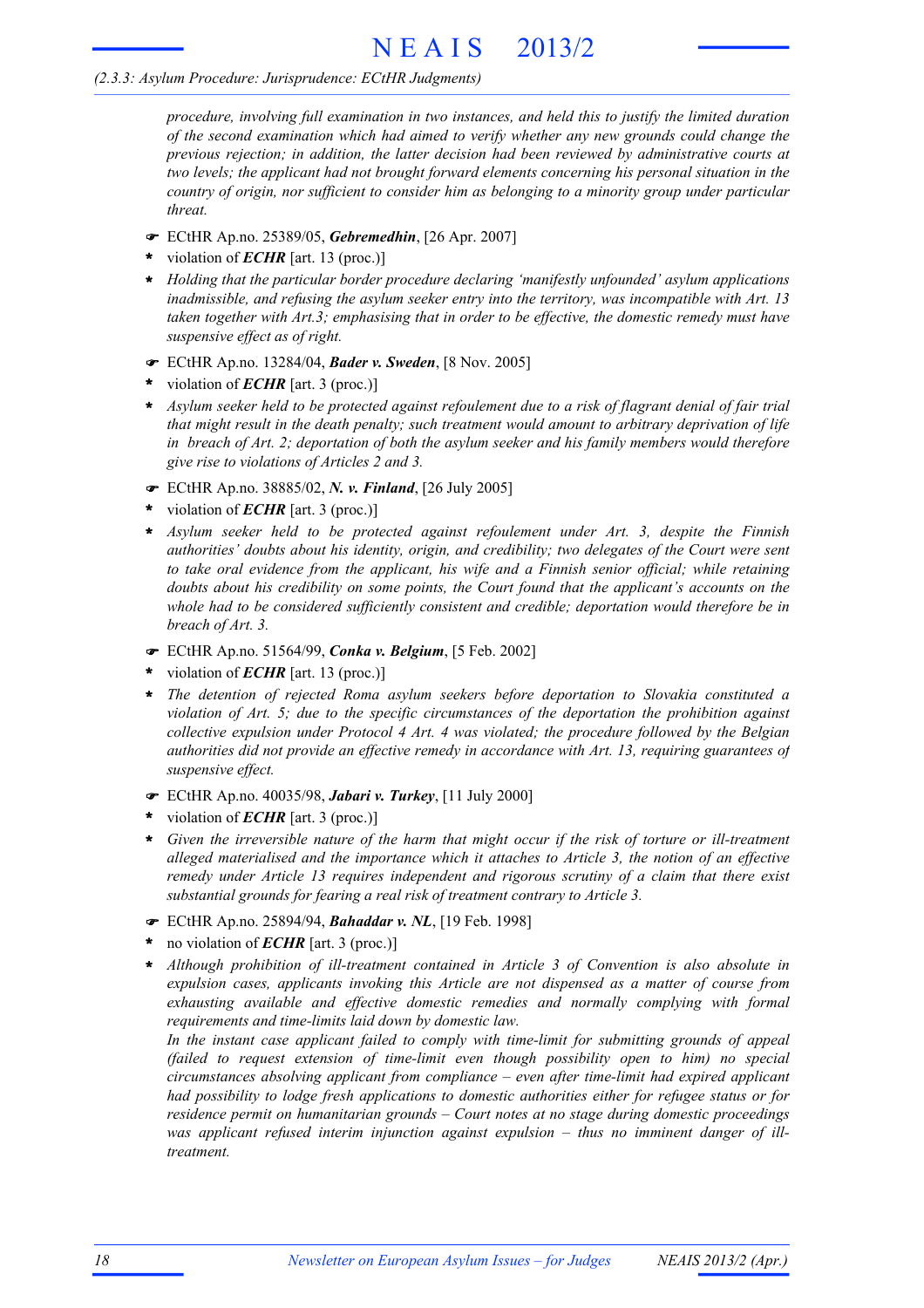#### *(2.3.4: Asylum Procedure: Jurisprudence: CAT Views)*

#### **2.3.4 CAT Views on Asylum Procedure**

- ! CAT 379/2009, *Bakatu-Bia v. Sweden*, [8 July 2011]
- violation of *CAT* [art. 3 (proc.)] **\***
- *The Committee observes that, according to the Second joint report of seven United Nations experts on the situation in the Democratic Republic of the Congo (2010) and the Report of the United Nations High Commissioner for Human Rights and the activities of her Office in the Democratic Republic of the Congo (2010) on the general human rights situation in the Democratic Republic of the Congo, serious human rights violations, including violence against women, rape and gang rape by armed forces, rebel groups and civilians, continued to take place throughout the country and not only in areas affected by armed conflict. Furthermore, in a recent report, the High Commissioner for Human Rights stressed that sexual violence in DRC remains a matter of serious concern, particularly in conflict-torn areas, and despite efforts by authorities to combat it, this phenomenon is still widespread and particularly affects thousands of women and children. The Committee also notes that the Secretary-General in his report of 17 January 2011, while acknowledging a number of positive developments in DRC, expressed his concern about the high levels of insecurity, violence and human rights abuses faced by the population.* **\***
- ! CAT 319/2007, *Nirma Singh v. Canada*, [30 May 2011]
- violation of *CAT* [art. 22] **\***
- *The complaint states that he did not have an effective remedy to challenge the decision on deportation and that the judicial review of the Immigration Board decision, denying him Convention refugee status, was not an appeal on the merits, but rather a very narrow review for gross errors of law. The Committee observes that none of the grounds above include a review on the merits of the complainant's claim that he would be tortured if returned to India.* **\***

*With regard to the procedure of risk analysis, the Committee notes that according to the State party's submission, PRRA submissions may only include new evidence that arose after the rejection of the refugee protection claim; further, the PRRA decisions are subject to a discretionary leave to appeal, which was denied in the case of the complainant.*

*The Committee refers to its Concluding observations (CAT/C/CR/34/CAN, 7 July 2005, § 5(c)), that the State party should provide for judicial review of the merits, rather than merely of the reasonableness, of decisions to expel an individual where there are substantial grounds for believing that the person faces a risk of torture. The Committee accordingly concludes that in the instant case the complainant did not have access to an effective remedy against his deportation.*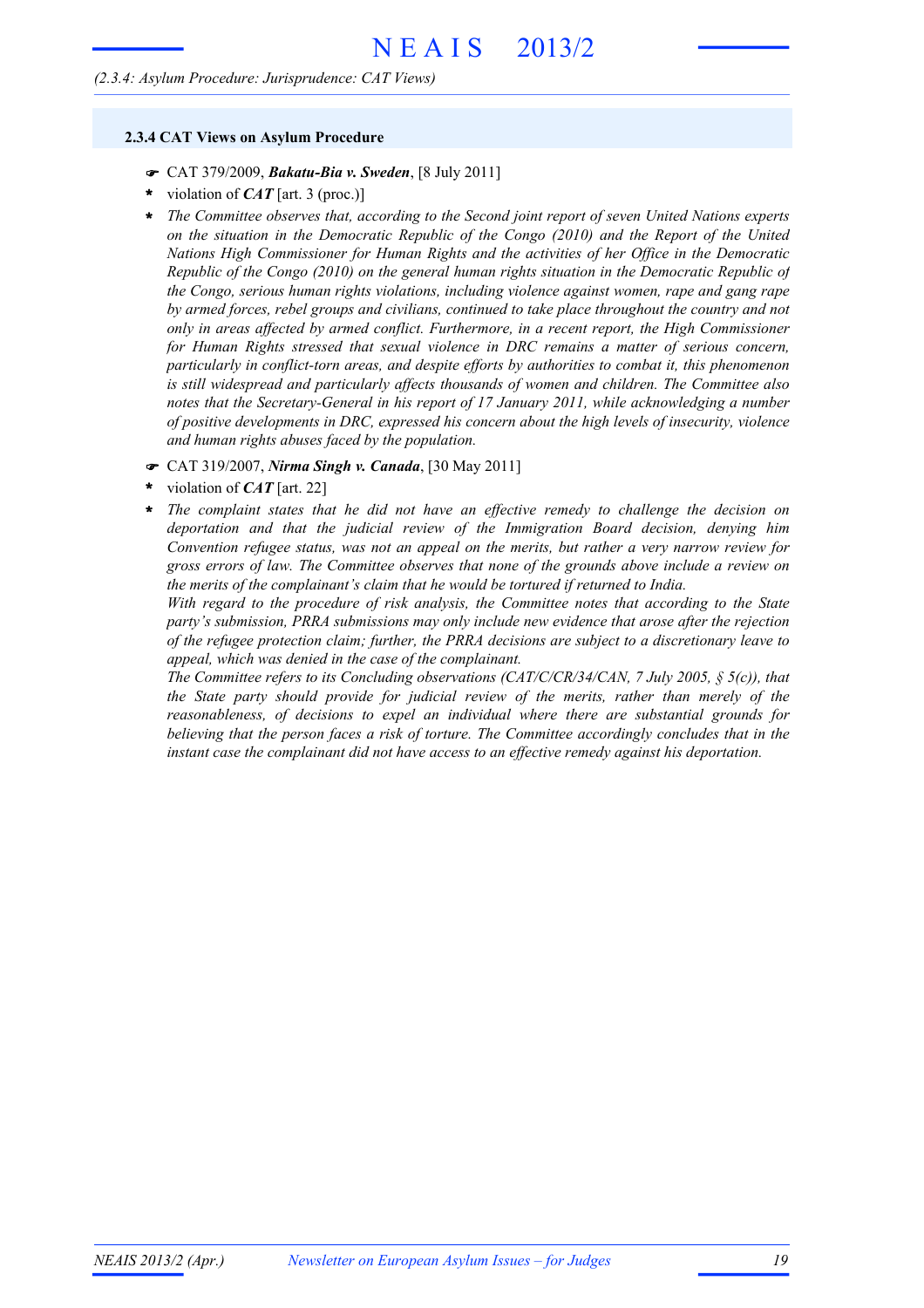#### *(3.1: Responsibility Sharing: Adopted Measures)*

### **3 Responsibility Sharing**

*3.1 Responsibility Sharing: Adopted Measures*

#### *Establishing the criteria and mechanisms for determining the Member State responsible for examining an asylum application lodged in one of the Member States by a third-country national.* OJ 2003 L 50/1 **\* ■** CJEU C-245/11, *K***.** [6 Nov. 2012] [art. 15 and 3(2)] **■** CJEU C-158/13, *Rajaby* [pending] [art. 15(2)] See further: § 3.3 **Regulation 343/2003 Dublin II** [impl. date: 1 Sep. 2003] **\*** implemented by Regulation 1560/2003 (OJ 2003 L 222/3) *Concerning the establishment of 'Eurodac' for the comparison of fingerprints for the effective application of the Dublin Convention.* OJ 2000 L 316/1 **Regulation 2725/2000 Eurodac** [impl. date: 15-1-2003] **\*** implemented by Regulation 407/2002 (OJ 2002 L 62/1) *European Convention for the Protection of Human Rights and Fundamental Freedoms and its Protocols* ETS 005 **\*** ECtHR Ap.no. 30696/09, *M.S.S. v. Belgium+Greece* [21 Jan. 2011] [art. 3+13] ! ECtHR Ap.no. 32733/08, *K.R.S. v. UK* [2 Dec. 2008] [art. 3+13] ! ECtHR Ap.no. 43844/98, *T.I. v. UK* [7 Mar. 2000] [art. 3+13] ! See further: § 3.3 [impl. date: 1953] **\*** art. 3+13: Degrading reception conditions **ECHR**

#### *3.2 Responsibility Sharing: Proposed Measures*

#### **Amendment**

*Criteria and mechanisms for determining the MS responsible for examining an application for international protection lodged in one of the MSs by a TCN or a stateless person.*

\* COM (2008) 820, Dec. 2008 UK, IRL opt in

**\*** EP first-reading vote, May 2009; agreed in Council, April 2012 EP/Council deal, Nov 2012

#### **Amendment**

*Concerning the establishment of 'Eurodac' for the comparison of fingerprints.*

- \* COM (2008) 825, Dec. 2008 UK, IRL opt in
- EP first-reading vote, May 2009; new proposal, May 2012 (COM (2012) 254); agreed by Coreper, **\*** Oct. 2012;

EP adopted position, Dec 2012; EP/Council negotiations underway

#### *3.3 Responsibility Sharing: Jurisprudence*

- ! CJEU C-666/11, *M*, [7 Jan. 2013] (deleted)
- interpr. of *Reg. 343/2003 on Dublin II* [art. 3(2) and 19(4)] **\***
- ref. from 'Oberverwaltungsgericht für das Land Nordrhein Westfalen' (Germany) 19-12-2011 **\***
- \* Does the asylum seeker have a right, enforceable by him in the courts, to require a MS to examine *the assumption of responsibility under art. 3(2) and to inform him about the grounds for its decision?*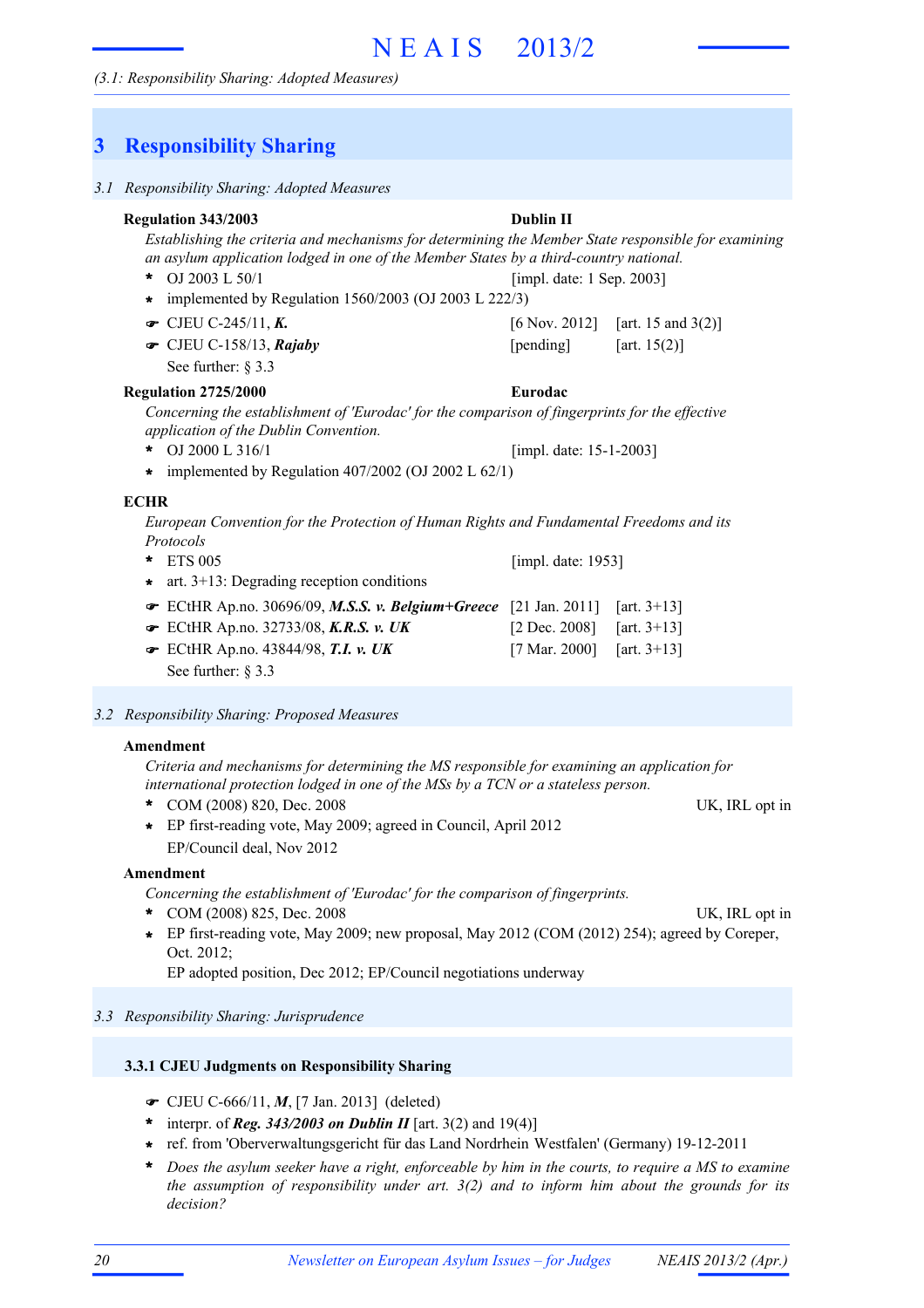#### *(3.3.1: Responsibility Sharing: Jurisprudence: CJEU Judgments)*

- ! CJEU C-245/11, *K.*, [6 Nov. 2012]
- interpr. of Reg. 343/2003: *Dublin II* [art. 15 and 3(2)] **\***
- ref. from 'Asylgerichtshof' (Austria) **\***
- *Art. 15(2) must be interpreted as meaning that a MS which is not responsible for examining an application for asylum pursuant to the criteria laid down in Chapter III of Dublin II becomes so responsible. It is for the MS which has become the responsible MS within the meaning of that regulation to assume the obligations which go along with that responsibility. It must inform in that respect the MS previously responsible. This interpretation of Art. 15(2) also applies where the MS* which was responsible pursuant to the criteria laid down in Chapter III of Dublin II did not make a *request in that regard in accordance with the second sentence of Art. 15(1).* **\***
- ! CJEU C-620/10, *Kastrati*, [3 May 2012]
- interpr. of *Reg.* 343/2003 on Dublin II [art. 2(c)] **\***
- ref. from 'Kammarrätten i Stockholm, Migrationsöverdomstolen' (Sweden) **\***
- *The withdrawal of an application for asylum within the terms of Art. 2(c) Dublin II, which occurs before the MS responsible for examining that application has agreed to take charge of the* applicant, has the effect that that regulation can no longer be applicable. In such a case, it is for the MS within the territory of which the application was lodged to take the decisions required as a *result of that withdrawal and, in particular, to discontinue the examination of the application, with a record of the information relating to it being placed in the applicant's file.* **\***
- ! CJEU C-411+493/10, *N.S. and M.E.*, [21 Dec. 2011]
- interpr. of *Reg. 343/2003 on Dublin II* [art. 3(2)] **\***
- ref. from 'High Court' (Ireland) **\***
- *Joined cases. The decision adopted by a MS on the basis of Article 3(2) whether to examine an asylum application which is not its responsibility according to the criteria laid down in Chapter III* of Dublin II, implements EU law for the purposes of Article 6 TEU and Article 51 of the Charter of *Fundamental Rights of the EU.* **\***

*EU law precludes the application of a conclusive presumption that the MS which Article 3 (1) Dublin II indicates as responsible observes the fundamental rights of the EU. Article 4 of the Charter must be interpreted as meaning that the MSs, including the national courts, may not transfer an asylum seeker to the 'MS responsible' within the meaning of Dublin II where they cannot be unaware that systemic deficiencies in the asylum procedure and in the reception conditions of asylum seekers in that MS amount to substantial grounds for believing that the asylum seeker would face a real risk of being subjected to inhuman or degrading treatment within the meaning of that provision. Subject to the right itself to examine the application referred to in Article*  $3(2)$  Dublin II, the finding that it is impossible to transfer an applicant to another MS, where that State is identified as the MS responsible in accordance with the criteria set out in Chapter III of *that regulation, entails that the MS which should carry out that transfer must continue to examine* the criteria set out in that chapter in order to establish whether one of the following criteria enables *another MS to be identified as responsible for the examination of the asylum application. The MS in which the asylum seeker is present must ensure that it does not worsen a situation where the fundamental rights of that applicant have been infringed by using a procedure for determining the MS responsible which takes an unreasonable length of time. If necessary, the first mentioned MS* must itself examine the application. Articles 1, 18 and 47 of the Charter do not lead to a different *answer.*

*In so far as the preceding questions arise in respect of the obligations of the United Kingdom of Great Britain and Northern Ireland, the answers to the second to sixth questions* referred in Case  $C-411/10$  do not require to be qualified in any respect so as to take account of *Protocol (No 30) on the application of the Charter of Fundamental Rights of the European Union to Poland and the United Kingdom.*

- ! CJEU C-19/08, *Petrosian*, [29 Jan. 2009]
- interpr. of *Reg. 343/2003 on Dublin II* [art. 20(1)(d) & 20(2)] **\***
- ref. from 'Kammarrätten i Stockholm, Migrationsöverdomstolen' (Sweden) **\***
- *Articles 20(1)(d) and 20(2) of Dublin II are to be interpreted as meaning that, where the legislation of the requesting MS provides for suspensive effect of an appeal, the period for implementation of the transfer begins to run, not as from the time of the provisional judicial decision suspending the* **\***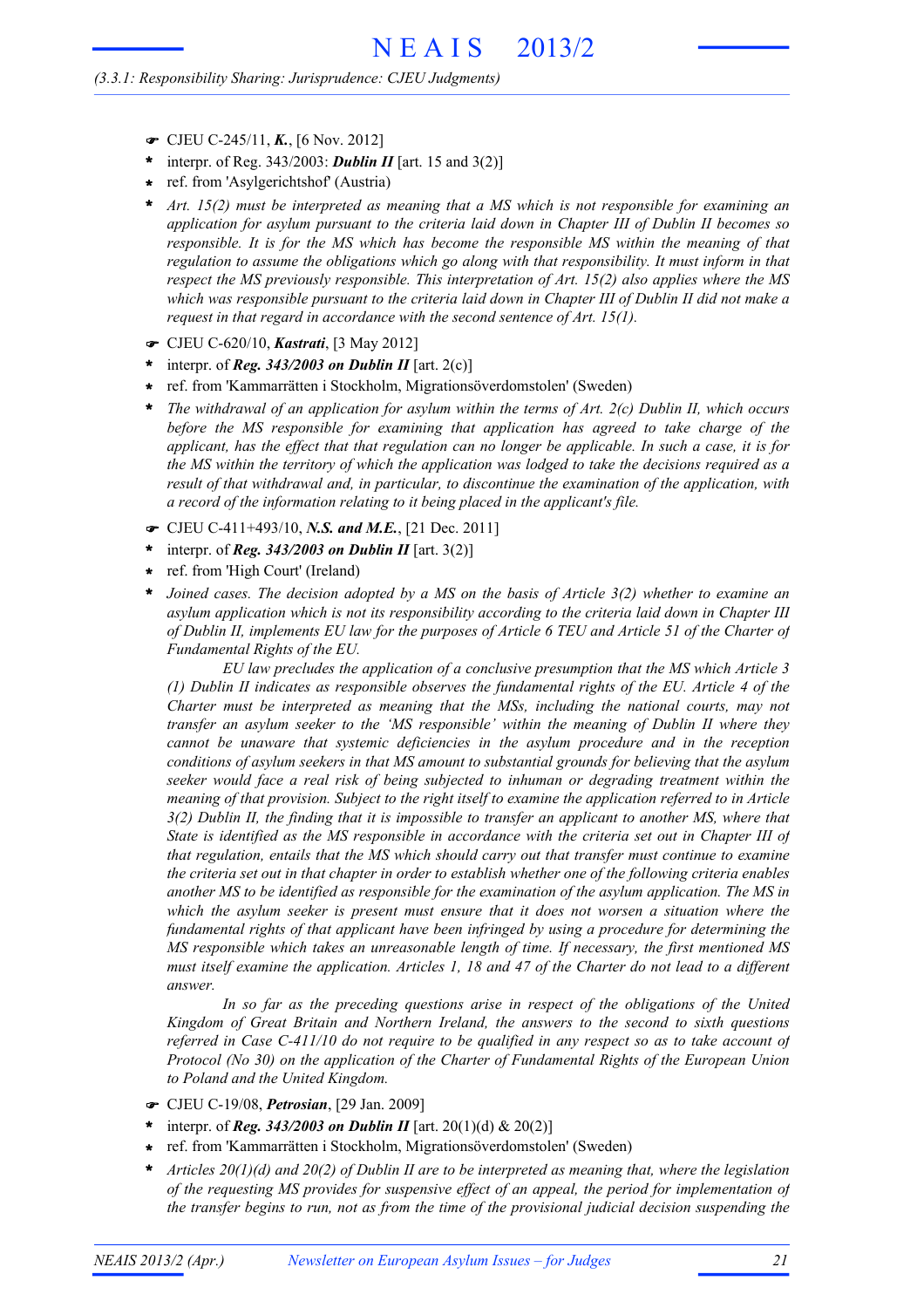#### *(3.3.1: Responsibility Sharing: Jurisprudence: CJEU Judgments)*

*implementation of the transfer procedure, but only as from the time of the judicial decision which rules on the merits of the procedure and which is no longer such as to prevent its implementation.*

#### **3.3.2 CJEU pending cases on Responsibility Sharing**

- *New*
- ! CJEU C-158/13, *Rajaby*
- interpr. of Reg. 343/2003: *Dublin II* [art. 15(2)] **\***
- ref. from 'Rechtbank Den Haag' (Netherlands) 22-03-2013 **\***
- *On the meaning of 'dependency'.* **\***
- ! CJEU C-394/12, *Abdullahi*
- interpr. of *Reg. 343/2003 on Dublin II* [art. 10(1), 18 and 19] **\***
- *on the meaning of "first Member State" and its relation with C-411/10 and C-493/10* **\***
- CJEU C-648/11, *M.A.* (hearing due 5 Nov. 2012)
- interpr. of *Reg. 343/2003 on Dublin II* [art. 6] **\***
- ref. from 'Court of Appeal (England & Wales)' (UK) **\***
- *On determining the MS responsible for examining an asylum application lodged in one of the MS by a TCN, where an applicant for asylum who is an unaccompanied minor with no member of his or her family legally present in another MS has lodged claims for asylum in more than one MS, which MS does the second paragraph of article 6 make responsible for determining the application for asylum?* **\***
- ! CJEU C-528/11, *Halaf*
- interpr. of *Reg. 343/2003 on Dublin II* [art. 3(2)] **\***
- ref. from 'Administrativen sad Sofia-grad' (Bulgaria) **\***
- *On (1) Legislation of a MS where application is made not providing either criteria or rules of procedure for the application of the sovereignty clause, and (2) Admissible evidence of non compliance with European Union law on asylum where there is no judgment of the CJEU* **\***

*declaring that by reason of those infringements the MS responsible has failed to fulfil its obligations in relation to asylum.*

- ! CJEU C-4/11, *Puid*
- interpr. of *Reg. 343/2003 on Dublin II* [art. 3(2)] **\***
- ref. from 'Hessischer Verwaltungsgerichtshof' (Germany) **\***
- On the obligation of a MS to take responsibility for the processing of an asylum application if there *is a risk of infringement of the fundamental rights of the asylum-seeker or a failure to apply the minimum standards.* **\***

#### **3.3.3 ECtHR Judgments and decisions on Responsibility Sharing**

- ! ECtHR Ap.no. 27725/10, *Mohammed Hussein et al.*, [2 Apr. 2013]
- no violation of *ECHR* [art. 3] **\***
- *The case concerns the pending return of a Somali asylum seeker and her two children from the Netherlands to Italy under the Dublin Regulation. It is marked by discrepancies in issues of central importance between the applicant's initial complaint that she had not been enabled to apply for asylum in Italy, had not been provided with reception facilities for asylum seekers, and had been forced to live on the streets in Italy, and her subsequent information to the ECtHR. Thus, in her response to the facts submitted by the Italian Government to the ECtHR she admitted that she had been granted a residence permit for subsidiary protection in Italy, and that she had been provided with reception facilities, including medical care, during her stay in Italy.* **\***

*Upholding its general principles of interpretation of ECHR art. 3, the Court reiterated that the mere fact of return to a country where one's economic position will be worse than in the expelling State is not sufficient to meet the threshold of ill-treatment proscribed by art. 3. Aliens subject to expulsion cannot in principle claim any right to remain in order to continue to benefit from medical, social or other forms of assistance provided by the expelling State, absent exceptionally compelling humanitarian grounds against removal.*

*While the general situation and living conditions in Italy of asylum seekers, accepted refugees and*

*New*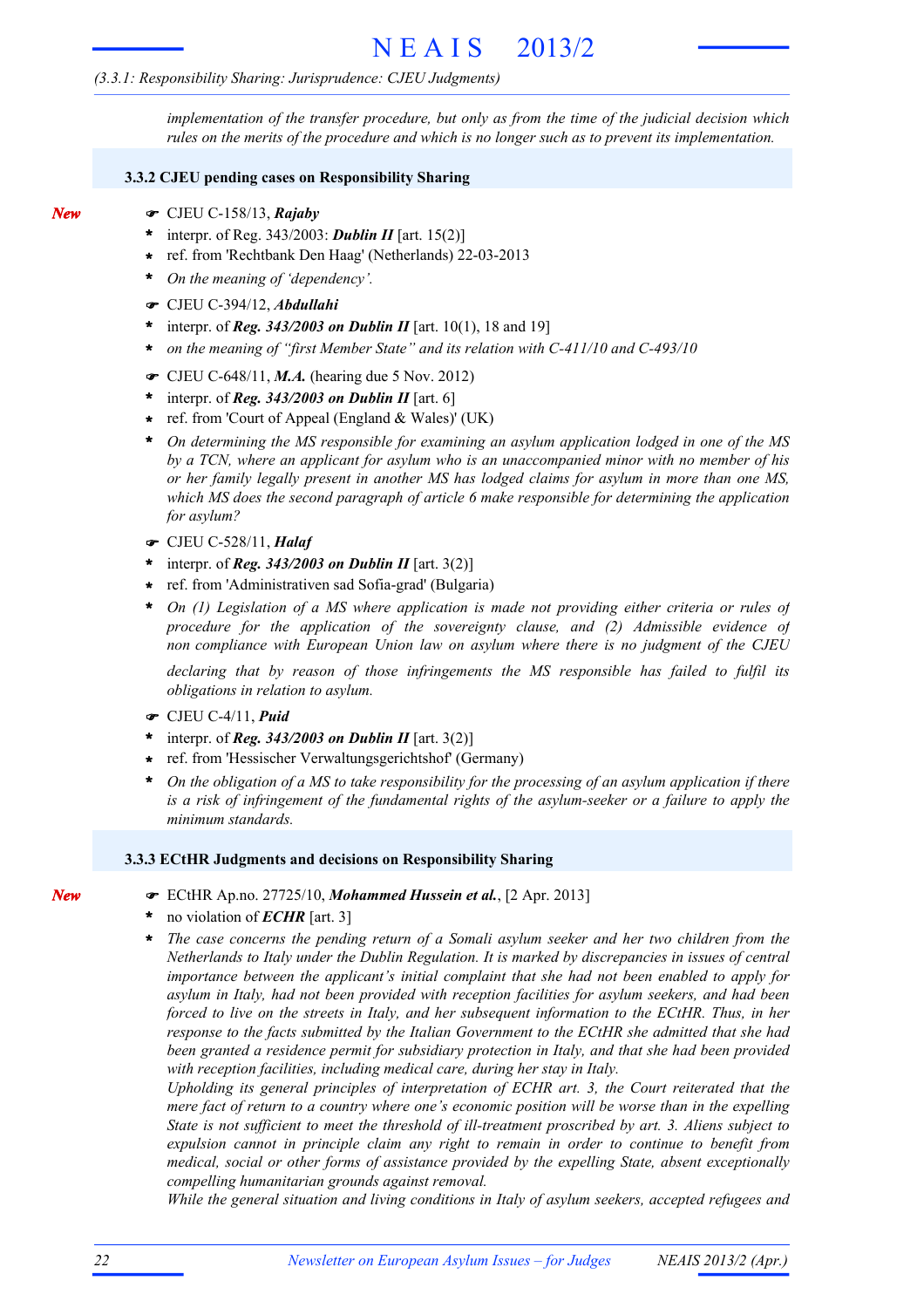#### *(3.3.3: Responsibility Sharing: Jurisprudence: ECtHR Judgments)*

*other persons granted residence for international protection may disclose some shortcomings, the* Court held that it had not been shown to disclose a systemic failure to provide support or facilities *catering for asylum seekers as members of a particularly vulnerable group as was the case in M.S. S. v. Belgium and Greece. The Court further noted that the applicant's request for protection in Italy had been processed within five months, that accommodation had been made available to her along with access to health care and other facilities, and that she had been granted a residence permit entitling her to a travel document, to work, and to benefit from the general schemes for social assistance, health care, social housing and education under Italian law. As the applicant had failed to show that she and her children would not benefit from the same support again if returned to Italy, her complaints under ECHR art. 3 against Italy and the Netherlands were considered manifestly ill-founded, and therefore inadmissible.*

- ! ECtHR Ap.no. 30696/09, *M.S.S. v. Belgium+Greece*, [21 Jan. 2011]
- violation of *ECHR* [art. 3+13] **\***
- *A deporting State is responsible under ECHR Art. 3 for the foreseeable consequences of the deportation of an asylum seeker to another EU Member State, even if the deportation is being decided in accordance with the Dublin Regulation; the responsibility of the deporting State comprises not only the risk of indirect refoulement by way of further deportation to risk of illtreatment in the country of origin, but also the conditions in the receiving Member State if it is foreseeable that the asylum seeker may there be exposed to treatment contrary to Art. 3.* **\***
- ! ECtHR Ap.no. 32733/08, *K.R.S. v. UK*, [2 Dec. 2008]
- no violation of *ECHR* [art. 3+13] **\***
- Based on the principle of intra-community trust, it must be presumed that a MS will comply with its *obligations. In order to reverse that presumption the applicant must demonstrate in concreto that* there is a real risk of his being subjected to treatment contrary to Article 3 of the Convention in the *country to which he is being removed.* **\***
- ! ECtHR Ap.no. 43844/98, *T.I. v. UK*, [7 Mar. 2000]
- no violation of *ECHR* [art. 3+13] **\***
- *The Court considered that indirect removal to an intermediary country, which was also a Contracting Party, left the responsibility of the transferring State intact. Subsequently, the transferring State was required not to deport a person where substantial grounds had been shown* for believing that the person in question, if expelled, would face a real risk of being subjected to *treatment contrary to Article 3 in the receiving country.* **\***

*In this case the Court considered that there was no reason to believe that Germany would have failed to honour its obligations under Article 3 of the Convention and protect the applicant from removal to Sri Lanka if he submitted credible arguments demonstrating that he risked ill-treatment in that country.*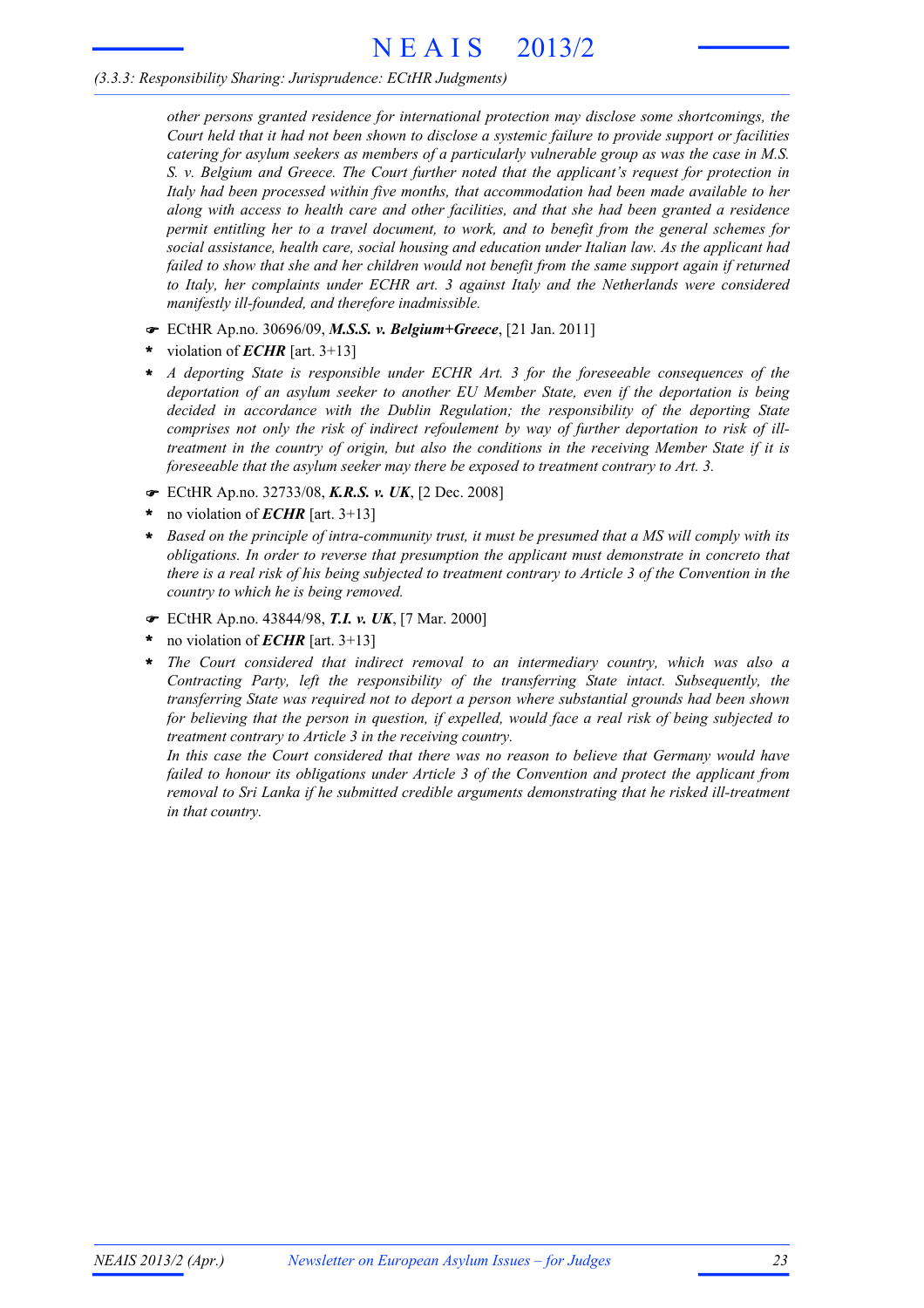*(4.1: Reception Conditions: Adopted Measures)*

| 4 | <b>Reception Conditions</b>                                                                                                                                                                                                                                                     |                                                                        |             |
|---|---------------------------------------------------------------------------------------------------------------------------------------------------------------------------------------------------------------------------------------------------------------------------------|------------------------------------------------------------------------|-------------|
|   | 4.1 Reception Conditions: Adopted Measures                                                                                                                                                                                                                                      |                                                                        |             |
|   | Directive 2003/9<br>Laying down minimum standards for the reception of asylum seekers<br>OJ 2003 L 31/18<br>*<br>CJEU C-79/13, Saciri<br>See further: $§$ 4.3                                                                                                                   | <b>Reception Conditions</b><br>[impl. date: Feb. $2005$ ]<br>[pending] | IRL opt out |
|   | <b>Decision 281/2012</b><br>Amendment of Refugee Fund (2008-2013)<br>OJ 2012 L 92/1<br>*                                                                                                                                                                                        | <b>Refugee Fund</b>                                                    |             |
|   | <b>Decision 573/2007</b><br>Establishing a European Refugee Fund (2008-2013)<br>* OJ 2007 L 144/1                                                                                                                                                                               | <b>Refugee Fund</b>                                                    |             |
|   | amended by Decision 458/2010 (OJ 2010 L 129/1)<br>*.<br><b>Decision 904/2004</b><br>Establishing a European Refugee Fund (2005-2010)<br>* OJ 2004 L 381/52                                                                                                                      | <b>Refugee Fund</b>                                                    |             |
|   | <b>Decision 2000/596</b><br>Establishing a European Refugee Fund<br>* OJ 2000 L 252/12                                                                                                                                                                                          | <b>Refugee Fund</b>                                                    |             |
|   | <b>ECHR</b><br>European Convention for the Protection of Human Rights and Fundamental Freedoms and its<br>Protocols<br><b>ETS 005</b><br>*<br><b>EXECUTE:</b> Ap.no. 30696/09, <i>M.S.S. v. Belgium</i> + <i>Greece</i> [21 Jan. 2011] [art. 3 (recp.)]<br>See further: $§$ 4.3 | [impl. date: 1953]                                                     |             |
|   | 4.2 Reception Conditions: Proposed Measures                                                                                                                                                                                                                                     |                                                                        |             |
|   | <b>Decision</b><br>Amendment of Refugee Fund<br>COM (2009) 456, 2 Sep. 2009<br>EP first-reading vote, May 2010; Council discussions restarted, spring 2011; EP/Council deal, Feb.<br>$\star$<br>2012; first reading position adopted by Council, 8 Mar. 2012                    |                                                                        | UK opt in   |
|   | Amendment<br>Amendments to Dublin-II                                                                                                                                                                                                                                            |                                                                        |             |

- 
- \* COM (2008) 815, Dec. 2008 UK, IRL opt out amended text proposed by Commission, June 2011 (COM (2011) 320) amendments agreed in Council, March 2012; EP/Council deal, July 2012 **\***

#### *4.3 Reception Conditions: Jurisprudence*

#### **4.3.1 CJEU Judgments on Reception Conditions**

- ! CJEU C-179/11, *CIMADE & GISTI*, [27 Sep. 2012]
- interpr. of *Dir. 2003/9 on Reception Conditions* **\***
- ref. from 'Conseil d'État' (France) **\***